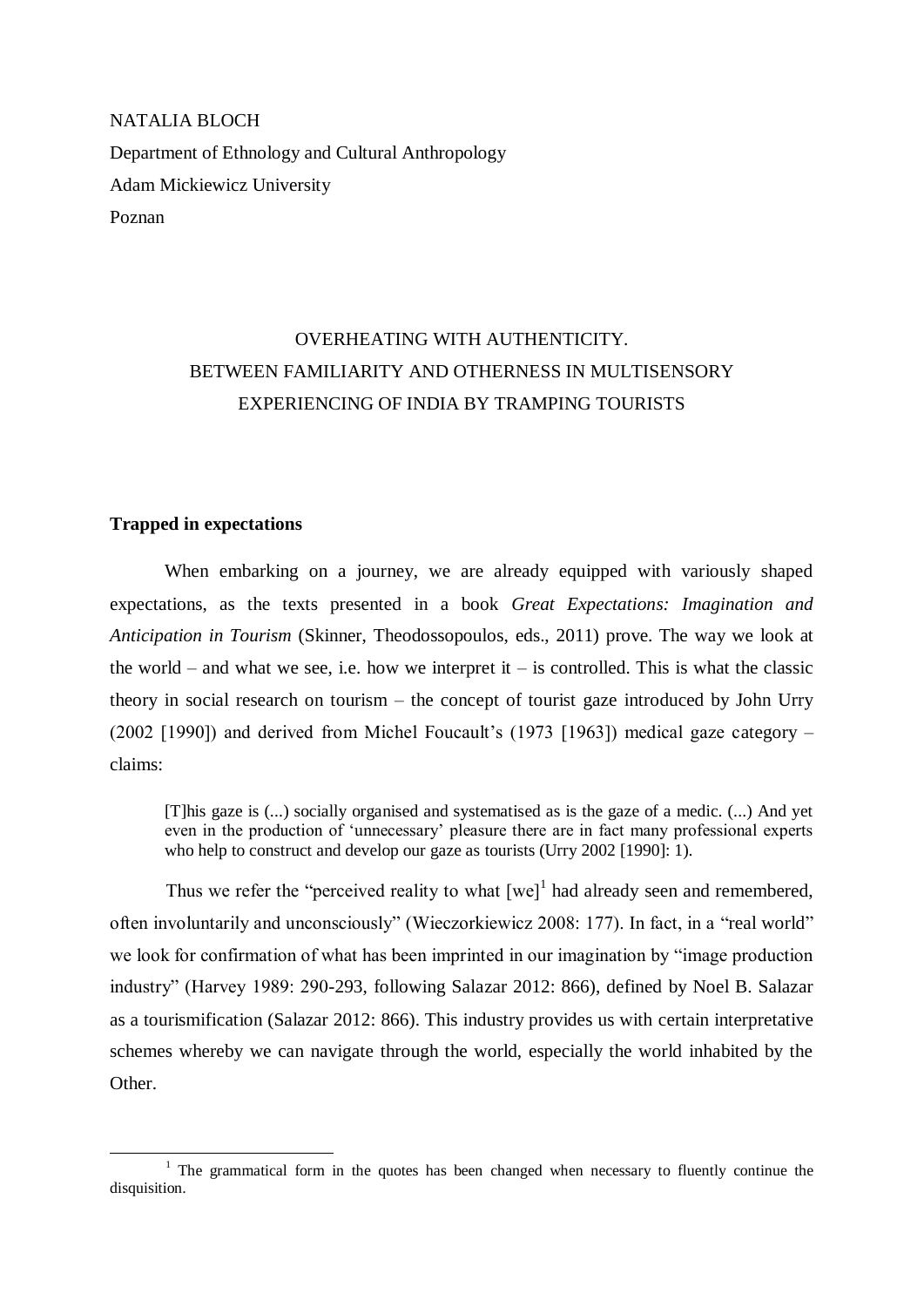However, limiting the tourist cognition only to the gaze is too narrow perspective and has been widely criticised (e.g. Wieczorkiewicz 2008, and her concept of tourist taste). The purpose of this paper is to look at how the expectations generated by the tourism industry in relation to the multisensory experience of sightfeeling<sup>2</sup> the socio-cultural reality, determine its perception by tourists, and to what extent this perception goes beyond the imposed interpretative schemes. All concepts built on Foucauldian theory of knowledge and power are to a great extent overwhelming, as they entangle us in a dense, unescapable network of discourses. On the grounds of tourism research, this leads us to recognition of travel as a means of not so much verification of our perceptions and expectations but of their reproduction. This is a rather pessimistic, depriving of agency, view. Therefore, it is even more worthy to look into those processes from the bottom-up perspective.

In this paper I analyse the confrontation of expectations rising from tourist imagination with the reality experienced multisensorially by tramping tourists in India. It is a challenge because this imagination is shaped not only by purely tourist cultural production (travel agencies' brochures, marketing campaigns by particular countries, guidebooks, tourist souvenirs, postcards, books, TV channels, travel blogs, etc.), but also by fiction and nonfiction literature, feature films and documentaries, television programs on various topics, press articles, etc. All of the above create

socially transmitted representational assemblages that interact with people's personal imaginings and are used as meaning-making and world-shaping devices. The imaginary is both a function of producing meanings and the product of this function (Ricoeur 1994, following Salazar 2012: 864).

Tracing the impact of them all, in the era of infotainment<sup>3</sup>, is obviously impossible, especially because this effect is most often unconscious and not reflected upon. When asked directly, tourists are not able to recall particular books, films and web pages that they read or viewed, and which could have shaped their perception of Otherness. Therefore, many researchers of tourist imagination limit themselves to the analyses of textual and visual representations of the Other that make up the so-called popular culture, with the alleged assumption that these are the images that shape the tourist expectations. Whereas, I propose a combination of research techniques which allows, at least to some extent, to trace such

-

 $2<sup>2</sup>$  I propose this term as it allows to combine semantically the action of sightseeing with multisensory being in the place, i.e. feeling it.

<sup>&</sup>lt;sup>3</sup> The term introduced in the mid-1970s to describe a means of transmitting information in a form of entertainment. The aim is obviously to increase media's competitiveness (Demers 2005: 143).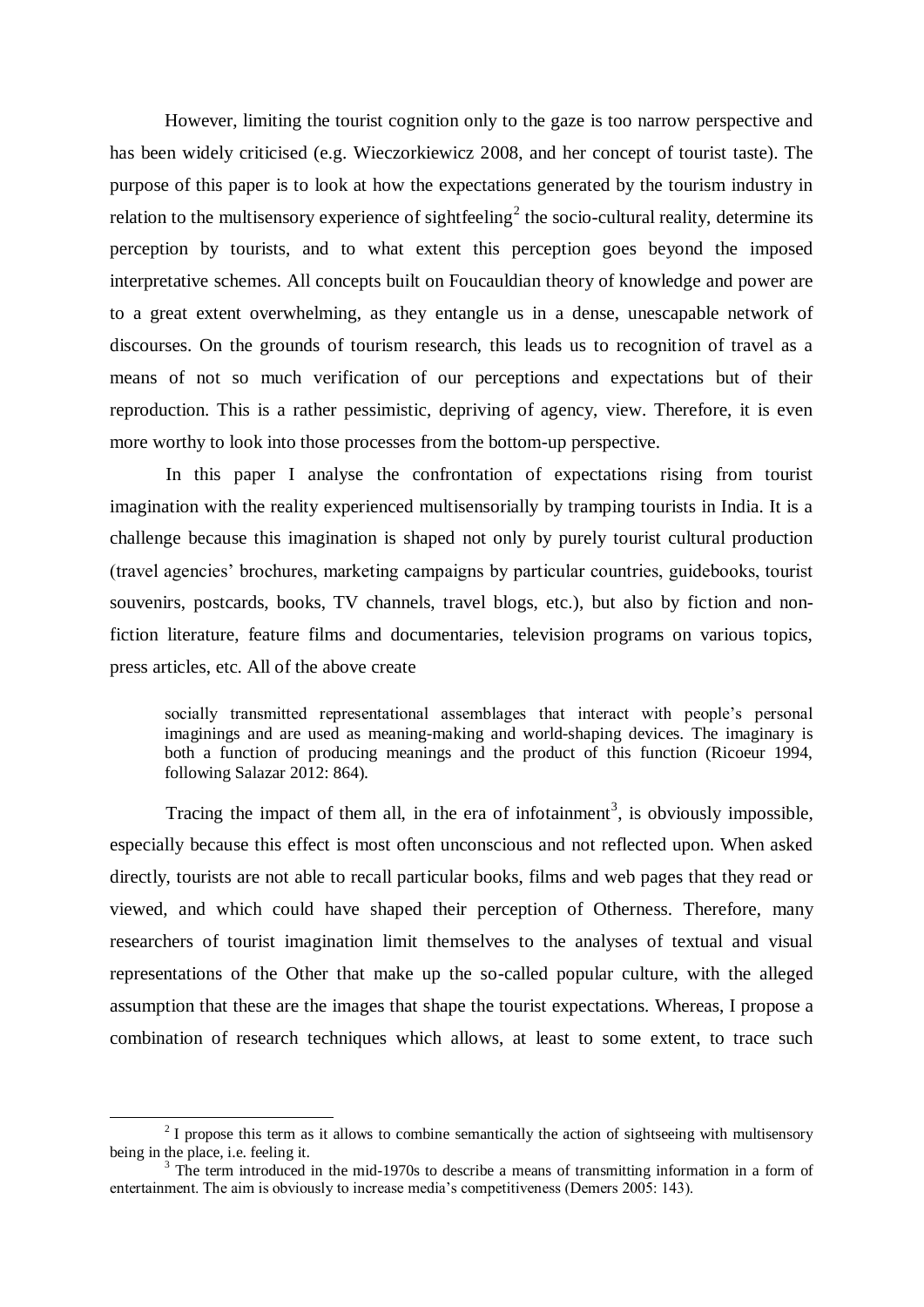relations and demonstrate that tourists largely seek to confirm their expectations. At the same time, however, in some areas their experiences slip the expectations.

Tourists, with whom I work, are the so-called tramping tourists. Tramping, a form of tourism quite popular nowadays in Poland, is presented by its organisers and supporters as an alternative to mass tourism, a more individualised form of organised travel. It combines different elements of ethnic, cultural, historical, and ecological tourism, the cognitive dimension with adventure aspect. Tramping trips are far longer than standard trips (usually they last approximately a month), are undertaken in small groups (of four to maximum dozen people), are of lower standard offered at a lower price, and are organised to non-European countries (or less frequently visited European ones). Travel agencies specialising in tramping trips are usually small, do not have a foreign capital, operate on a club basis (i.e. relying on returning customers connected to the travel agency and its ideology), apply mainly word-ofmouth marketing and operate primarily on the Internet. Their founders are people describing themselves as "passionate about travelling". Tramping tourists do not benefit from allinclusive offers, they do not stay in large chained-brand hotels nor move around on airconditioned couches with tinted windows. However, they travel according to the fixed – although open to some modifications – itinerary, under the guidance of a tour leader who looks after them.

One could say that tramping is a kind of paradox – an organised form of backpacking. In this sense, it reflects the changing face of the global phenomenon of tourism, which implies a completely different nature of its impact on host communities. Tramping is in fact portrayed by its followers as sustainable tourism – economically, culturally and ecologically friendly to the countries of the Global South. As such, it is supposed to cause a smaller leakage of money that the tourists spent on their vacations to the corporations of the Global North. The leakage, along with cultural domination, are the main arguments supporting the conceptualisation of tourism to postcolonial countries as a form of neo-colonialism (e.g. Turner, Ash 1975; Nash 1977; MacCannell 1992). Tramping tourists are to be aware of this negative impact and try to minimise it. It is also emphasised that tramping is a form of organised travel which allows closer – than in the case of "classic" trips – and authentic contact with host communities and their cultures. By eating at local restaurants and travelling by public means of transport, a tramping tourist has opportunity to look behind the scenes of the tourist staged spectacle, as it was metaphorically put by Dean MacCannell (1999 [1976]).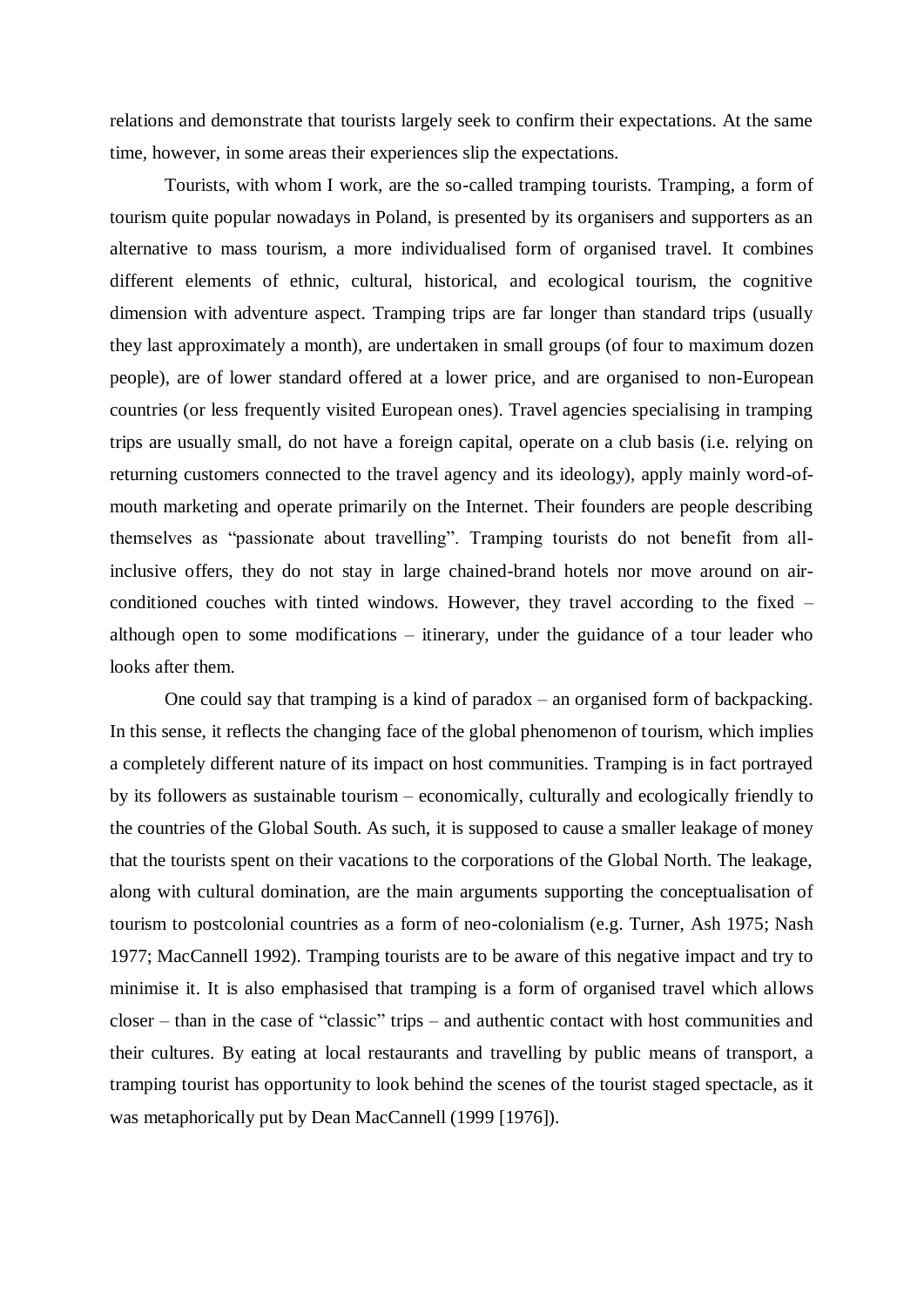#### **Analysis of representations, qualitative questionnaire and mobile ethnography**

In my project, I try to follow tourists and their imaginations. For this purpose, I considered it necessary to analyse the representations of India created by tramping agencies on their websites, especially that a tourist who decides to go on a journey, must be aware of them – the trip offers presented online are in fact part of a contract signed between a customer and an agency. As an exception, I also decided to apply a research tool which I am usually very sceptical about, that is a computer self-administered questionnaire. I admit that I was tempted by access offered to me by one of the tramping agencies to its customers. On the one hand, I used it as an inquiry to grasp the social profile of people who identify with this form of organised travel. On the other hand, my intention was to make it the most qualitative tool possible, which was the subject of tough negotiations between myself and sociologist Agnieszka Mróz, with whom we worked on creating the questionnaire and quantitative analysis of its results. She was concerned that my modifications might waste all our efforts because people would not respond to such a large number of open-ended questions<sup>4</sup>. Fortunately, these fears have proven to be ungrounded.

The third technique employed in the research was participant observation conducted in the course of mobile ethnography<sup>5</sup>. I accompanied tourists in their monthly trips to the socalled North (Delhi, Punjab, Himachal Pradesh, Kashmir and Ladakh) and South India (Maharashtra, Goa, Karnataka and Kerala). Besides that, I conducted in-depth interviews with each of the participants at the end of each trip in order to gain the latest impression on their experience of India. This study has so far<sup>6</sup> covered 16 people, the questionnaire  $-101$ tourists<sup>7</sup>, while the analysis of the representations of India  $-7$  Polish tramping agencies<sup>3</sup> website offers. Here, however, I focus only on representations made by the agency which

-

<sup>&</sup>lt;sup>4</sup> The tourists who had already visited India were asked, for instance, why did they choose this destination, what did they like and dislike about the country, etc.

<sup>&</sup>lt;sup>5</sup> The methodological challenges that doing anthropology at the increasingly mobile sites entails, have been widely discussed since at least the early 1990s (e.g. Gupta, Ferguson 1992; Marcus 1995). Mobile ethnography in the context of the anthropology of tourism was discussed by, among others, Michael Haldrup and Jonas Larsen (2010). In the approach I have applied, it is not just about physical movement along with tourists, but also about following their imaginations and the ways they are confronted with the reality in the course of sightfeeling.

<sup>6</sup> The research was conducted within the *Power Relations and Strategies of Authenticity in Tourism. A Case Study of India through a Postcolonial Perspective* project (2012-2016). The project was financed by the National Science Centre granted on the basis of decision number 2011/03/B/HS2/03488. Throughout the project, however. I do not focus on tourists only, as the tourist encounters require at least two parties; thus, my research also covers what is done with the tourist perceptions and expectations by those who are their "object", i.e. how they internalise, question and play those imaginations.

A total of 179 tramping tourists answered my questions, out of which 101 are the persons who have been on such trips to India and responded to questions on their experiences of this country.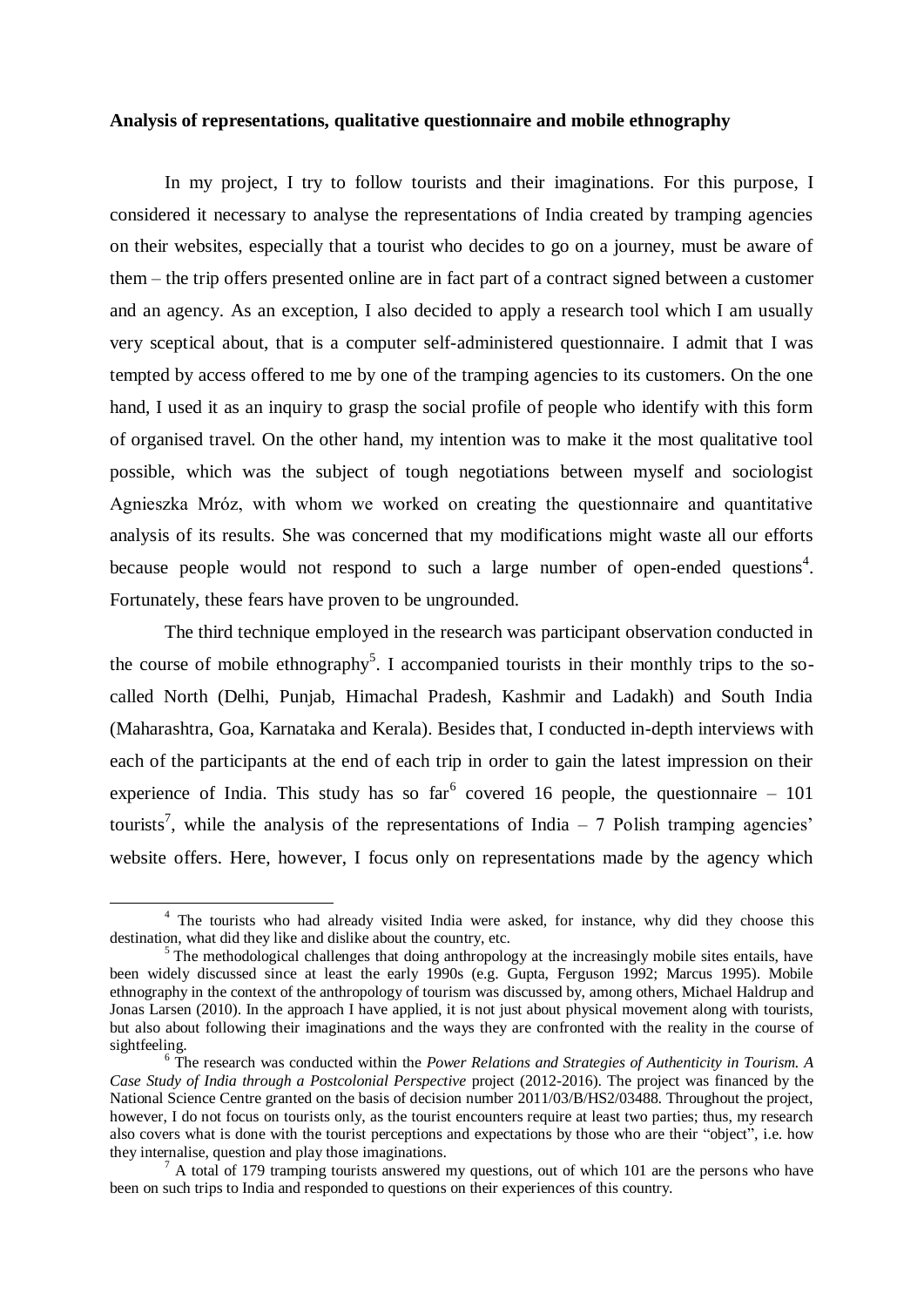courtesy I rely on when conducting mobile ethnography, and which customers answered the questionnaire, as it makes the whole analysis more coherent.

The content of tramping offers, answers to open-ended questions, and transcripts of the interviews were subjected to a modified constant comparative method of content analysis (Charmaz 2006; Gibbs  $2009$ <sup>8</sup>. The process of coding consisted of three stages. First, the socalled in vivo codes, or "metaphors derived from the field", were generated – these are the notions which are used by social actors to describe the world they experience. Thanks to this initial, thematic coding, meanings assigned by the authors of expressions are not lost. Then, the in vivo codes were grouped into collective notions – the categorising codes – which was helpful in gaining control over such a broad matter. Finally, the categorising codes were assigned analytical codes, i.e. analytical terms and concepts, if necessary, appropriately modified (see Gibbs 2009). What is important in this method is that the process is not reversed – we should not presuppose what we focus on, otherwise there is a risk of analysing the data only through the prism of "matching" parts.

Participant observation, in turn, was a chance to confront what the tourists declared in interviews and questionnaire, with their daily practices. While doing mobile ethnography I travelled along with the tourists, as one of the trip participants, although they knew who I was. However, the long duration and intensity of the tramping trips made the initial self-control of my research partners disappear fairly quickly. During the whole research process I wrote ethnographic field notes which I refer to in the paper. I also recall my own previous experiences when working as a tramping tour leader.

## **What we desire when we travel, or about the need for authenticity**

1

Tramping tourism seems to derive its attractiveness from the promise of authenticity. According to MacCannell (1999 [1976]), this desire is due to ourselves being lost in the (post)modern world. Modernity and its associated processes – such as industrialisation, urbanisation, spatial mobility, secularisation and individualisation – made us feel socially alienated. This is a narrative of loss of the "natural" relationship that was to connect people in the pre-modern world with their place of origin, their family and professional group; loss of

<sup>&</sup>lt;sup>8</sup> This modified method of analysis was proposed by me to the students attending the Postcolonial Imaginaries in Tourism course conducted at the Department of Ethnology and Cultural Anthropology of the Adam Mickiewicz University in Poznan in the winter semester of 2013/2014. I would like to warmly thank them for their collaboration while employing this laborious method – I hope they will find it useful in their future anthropological work.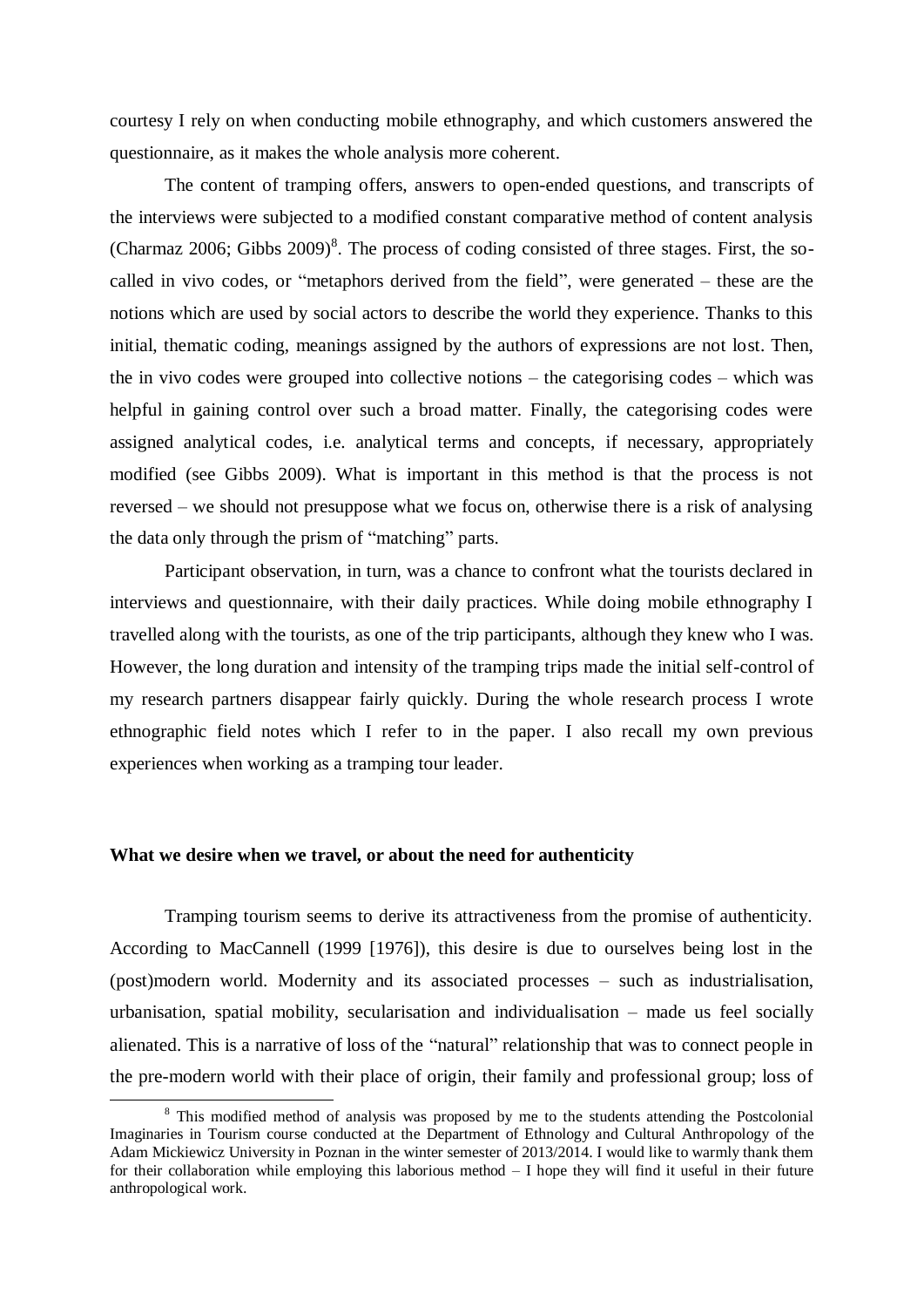the previously "given" sense of belonging to a place and a community, and hence – a sense of security. As a result we feel disintegrated and disoriented – our life is no longer a part of the larger, overall order. The fact that today we have so many opportunities to make identity choices is, on the one hand, the privilege, but on the other hand, it causes confusion. This is a reason why in the lives of other people whom we perceive as "traditional", i.e. non-modern, we look for "the truth" and "naturalness", in other words – the authenticity. It might be interpreted as an "imperialist nostalgia" – "mourn[ing] the passing of what [we] [our]selves have transformed" (Rosaldo 1993: 69; see also Bloch 2014). Therefore, a desire for authenticity is an outcome of modernity: "It is oriented toward the recovery of an essence whose loss has been realized only through modernity and whose recovery is feasible only through methods and sentiments created in modernity" (Bendix 1997: 8). Thus, it is so important that the encounters happening while travelling were not another "product for sale". We fear that tourism organisers arrange the reality which they offer to us, so we want to "look" behind the scenes", because we believe that this is where the "real life" happens. However, the tourism industry produces and stages for us even the backstage.

MacCannell's book is about such productions and attempts to elude them; and like any other influential work it has been subject to criticism. Nonetheless, after taking into account those critiques, it still remains an inspiring source of interpretation. First of all, MacCannell's conceptualisation of a tourist as a contemporary pilgrim – an authenticity seeker – was criticised for generalising assumptions. All tourist desires cannot be reduced to one single need, because there is no just one category of traveller. There are tourists – Erik Cohen (1979) calls them "the recreation-seeking tourists" and "the diversion-seeking tourists" – for whom the authenticity does not play a major role, who do not mind Boorstin's (1964) reality of "pseudo-events", i.e. performances manufactured solely in order to satisfy their desires. This is the Cohen's "experience-oriented tourist" who seeks authenticity as defined by MacCannell, while for other mode categories – "experimental" and "existential" – authenticity is the sine qua non of a successful travel experience. Tramping – declaring itself as an alternative to mass tourism – fits perfectly into Cohen's "experiential mode". Therefore, applying the category of authenticity to its analysis seems most appropriate.

MacCannell's theory was also criticised for an ontological approach to the category of authenticity itself, which is the assumption that 'backstage' is authentic because it does not have a performative character. In other words, MacCannell made a dichotomous distinction between tourism which falsifies reality and the real culture, claiming that the former always entails inauthenticity, because it only performs a culture (Shepherd 2002). Such a way of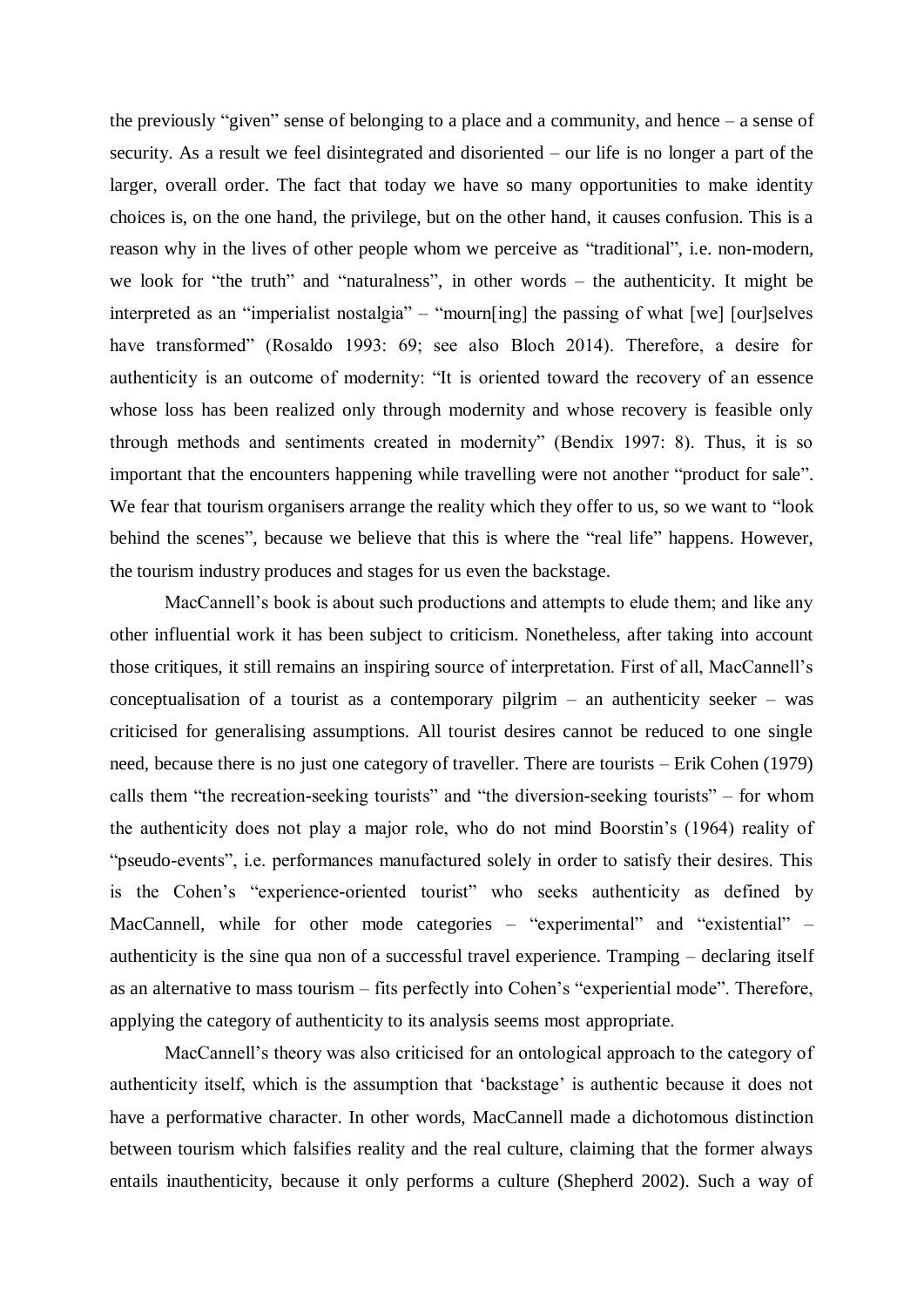conceptualising authenticity results in perceiving tourism as a source of not only undesirable and irreversible cultural change, but also "artificial", "shallow" and "trivial" culture, being the product of widely demonised commodification. This, in turn, has established the crowds of "authenticity experts", including anthropologists/ethnologists, allegedly competent to assess which cultural products and which tourist experiences are authentic and which are not (Wieczorkiewicz 2008: 90-93). Meanwhile, authenticity should be understood as one of the cognitive categories through which we organise the world we live in. Things and phenomena are not essentially either authentic or inauthentic, they are only perceived as such. And because "representations are social facts" (Rabinow 1986), these perceptions are translated into specific cultural practices. Therefore, we should not discuss the notion of authenticity, but the social process of "authentication" (Cohen, Cohen 2012); this is "its [authenticity] attendant temporalities, tensions and travails that should concern us, than either its beginnings or conclusions" (Fillitz, Saris 2013: 3).

## **Non-tourist ethos**

1

Dennis O'Rourke, the author of the acclaimed *Cannibal Tours* documentary which criticises tourism as a form of neo-colonialism, claims that "[to] be a tourist is in part to dislike tourists. Tourists can always find someone more 'touristy' than themselves to sneer at" (O'Rourke 1999: 19). And this exactly what the tramping tourism promises to its followers: not-being a tourist. Tramping self-representations constructed online emphasise that it "differs from the standard trips offered by travel agencies" because it offers visiting "remote areas, often located far from the tourist routes" through the use of "variety" of "local" means of transport (such as rickshaw, pick-up or hitchhiking). It also tempts by prospects of freedom from the "luxury prisons" (Kaczmarek 2012) as for tramping "all-inclusive hotel complexes are not the option". In other words, it is a promise of escape from the tourist enclaves and immersion into the "heterogeneous space" (Edensor 1998). This is a form of travel which is supposed to break the regime of itineraries and be open to serendipity<sup>9</sup> (Tucker 2003), "a grand adventure full of spontaneity and surprises". Consequently, tramping participants should be prepared for "difficulties in negotiations for accommodation and transport, vehicles breaking down, unexpected weather changes and even natural disasters or political unrest", which may result in "adjusting the route to the new conditions" or "changing sunbathing for

<sup>&</sup>lt;sup>9</sup> The term refers to incidents leading to unexpected discoveries.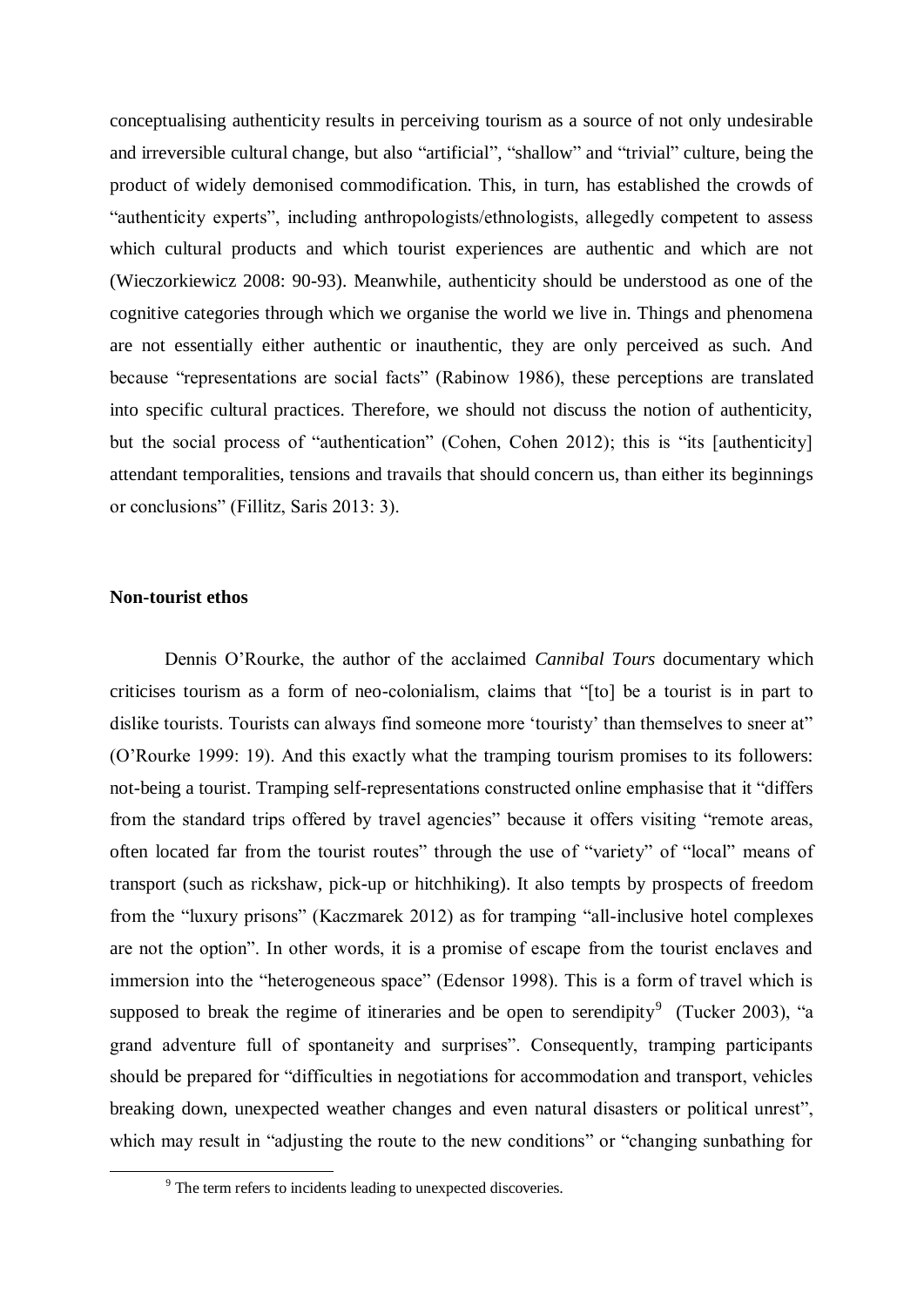the drinking-in-the-bar option". Among the mentioned "accidents and force majeure", one can find "mudslides in Ladakh, Maoist general strike in Nepal (...) or cyclone in Cuba". All of these require that tramping tourists show flexibility and spontaneity in "adapting to local conditions".

At the same time they are promised a high level of individualisation of the travel (including "a change of standard") and a sense of independence ("a large autonomy in following the itinerary, according to their [tourists'] interests"); it is even required that "participants  $(...)$  [are] highly active and willing to co-create the trip<sup>10</sup>". Small groups are to improve logistics, because thanks to it the tramping tourists can "get off the tourist track". This requires, however, "a good organisation within the group and acting like partners", therefore "tramping is not recommended for people unsociable, selfish, unwilling to adapt and get along well with the rest of participants". In other words, it is not a form of travel for amateurs of holiday luxuries, "preferring five-star hotels" and organised trips. Tramping tourists are to be hardened, resistant to hardships of "frequent and prolonged movement". In return, they receive the highest prize – the opportunity to have a look 'behind the scenes of the tourist spectacle': "full experience and cognition of the explored country as it is, without the icing from advertising brochures". This is how tourism produces its own spaces of resistance, enabling within its framework an expression and practice of reluctance towards the whole tourism industry.

As a result, tramping tourists strongly identify with the ethos of a non-tourist<sup>11</sup> and this is how they perceive other tramping participants – as people of "higher culture (...) than [participants] of typical trips", "open to the world, not mannered, surviving the hardships of travel without grumbling" (or even those who "love to get tired"), "extraordinary, (...) not driven by consumptive lifestyle" and "willing to get to know the country, trying to get as close as possible to local colour and people". Participants of such trips are "not (...) the typical tourists from air-conditioned coaches bidding on how many stars a hotel they slept in had", "people with absurd tourist expectations «straight from Egyptian hotels»", "focused on fancy cocktails". Such self-representations are also constructed while travelling as tramping tourists clearly cut off from other tourists. Here is an excerpt from my field notes that illustrates this practice:

In Srinagar, next to our boat, a team from XYZ agency [once a tramping agency, with which some of "my" tourists once travelled, now focused on more demanding customers] boards. "My" tourists immediately attempt to laugh them off as sissies who travelled the route from

1

 $10$  The term "excursion" in tramping self-representations is never used.

 $11$  How anthropologists construct their identity in opposition to the tourists see Bloch 2014.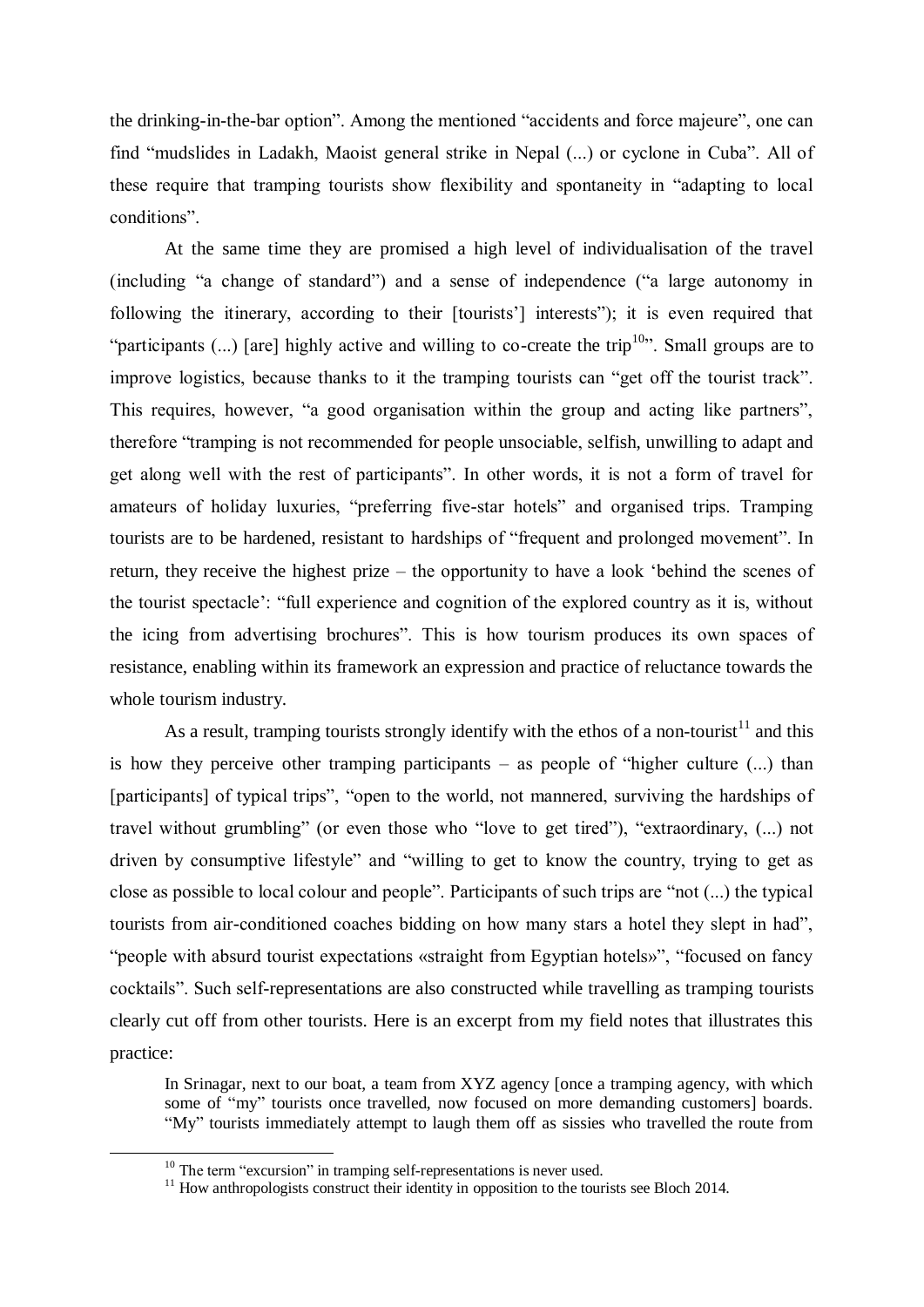Delhi to Srinagar by plane instead of spending 17 hours on the bus, and before that the whole day in three other public buses from Amritsar to McLeod, and before that the whole night on the train in "second sleeper" [lower class in Indian trains, a type of couchettes without compartments]; the journey about which they complained yesterday, now serves as a proof of themselves being experienced travellers in India.

## **Hot and cool authenticity**

Tramping makes promise of feeling like non-tourist and the promise is double – of hot and cool authenticity. This analytical distinction has been introduced by Tom Selwyn (1996: 18-28). Selwyn considers the cool authenticity as a characteristic of the world we look at. As modernity and the commodification processes entailed a sense of alienation, the authentic will be everything that is not modern, or "traditional", other than what is familiar to us from our world. The desire of this kind of authenticity explains why tourists wish to buy "genuine objects", and not those which are produced as "tourist souvenirs"; why they long for "real rituals", and not those which are "performed for tourists"; why they want to explore "old temples" and are less interested in new complexes. The hot authenticity, in turn, refers to the way tourists experience the world, i.e. the sphere of practice. It is most commonly achieved through direct, immediate contact with people who inhabit that world (Lozanski 2010: 745), through "getting in with the natives" (MacCannell 1999 [1976]: 105) and multisensory experience, which I focus on here. The distinction made by Selwyn, as noted by Eric Cohen and Scott A. Cohen (2012: 4) is too much drawn towards the dichotomy of *etic* (regarding cool authenticity) and *emic* (in relation to hot authenticity), whilst we have to be aware that both these authenticities are socially produced and perceived from the bottom-up perspective.

Tramping promises to fulfil these needs. The offers of trips to India refer both to cool and hot authenticity. The statements that seem to guarantee the cool authenticity include: "We will do shopping at the most famous Indian bazaars – different from those in today's Tibet as they are not dominated by Chinese junk" ("Chinese junk", in this context, is synonymous with global capitalism, i.e. non-authentic modernity); in Ladakh "thousands of years old rituals, traditions and beliefs continue to these days in the villages and monasteries hidden in the Himalayas", "where time stood still hundreds of years ago" (thus stopped at the stage of premodernity); even in Delhi "real Indian life begins at the hotel's doorstep". However, this is the hot authenticity that prevails in tramping offers which promises the tourists meeting grounds with the Other in their "natural" environment: a visit to the "flower, fruit and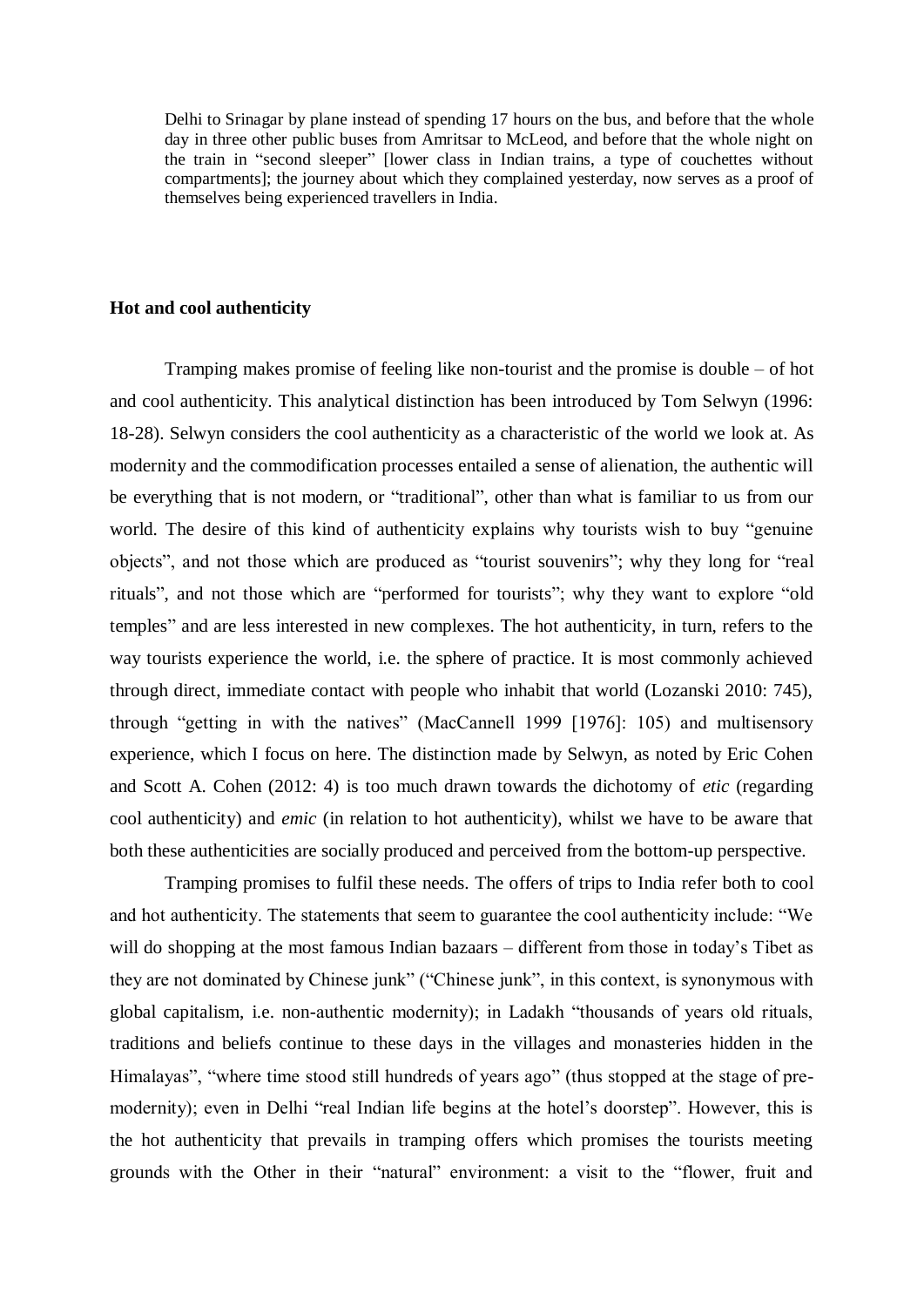vegetable bazaar" in Mysore, "tailoring bazaar" in Madurai or "vegetable and flower water market" in Srinagar, visiting "a healer and therapeutic oils' producer" and "the Tibetan refugee settlement" (cf. Bloch 2011), "a state bus ride", and even the possibility of accommodation "in the temple dormitory" which would be "a great opportunity to acquaint with the pilgrims".

Mary Conran defines hot authenticity as an "authenticity through intimacy" (Conran 2006: 275, following Lozanski 2010: 746-748). Although Conran refers mainly to touristic encounters with the Other, her understanding of intimacy can be read more broadly. Intimacy is connected with physicality, an openness to intimate contact with the Otherness, experienced with other senses than just the distancing, objectivising tourist gaze as described by Urry (2002 [1990]). Such a cognition is to be more intense, deeper, and thus truer than just superficial viewing. Anna Wieczorkiewicz, the author of the concept of tourist taste, i.e. experiencing of Otherness through food, notes that "when tourists put their bodies in indigenous hands (allowing to have hands rubbed and painted with henna or to be shaved), they demonstrate trust and willingness to come into contact with the world" (Wieczorkiewicz 2008: 205). Tramping promises such a multisensory experience: "we will experience new, unusual dishes", including "the famous Tibetan  $mono<sup>12</sup>$ " in a refugee settlement, we will "listen to Buddhist debates" and will take "a fascinating journey abounding in colours and smells".

The tramping tourists, when asked about the main advantages of this form of travelling, clearly catch the rhetoric of authenticity, especially the hot one. They indicate the possibility of travelling by "local" means of transport and dining in "local" eateries as a way of "real" non-touristy cognition. Here are a few examples: "travelling by the same means of transport as the locals do", "[being] closer to people and their food, their homes, activities, and further away from the tourist crowd", "exploring traditional cuisine, the food served on streets and in local eateries where the natives eat", "possibility to eat local dishes, knowing new tastes and smells", "I love meeting people, on a local public transport or while waiting at a train station, people with whom you can talk, get to know each other, eat something together, play something", "living the life they have, very often in difficult conditions, eating what they eat, travelling with them, etc.".

All of that is supposed to guarantee an in-depth relation with people described as "real"/ "common"/ "ordinary" and their "culture" understood in the anthropological sense as

1

 $12$  Steamed dumplings, most commonly stuffed with meat, in exile also available as vegetarian.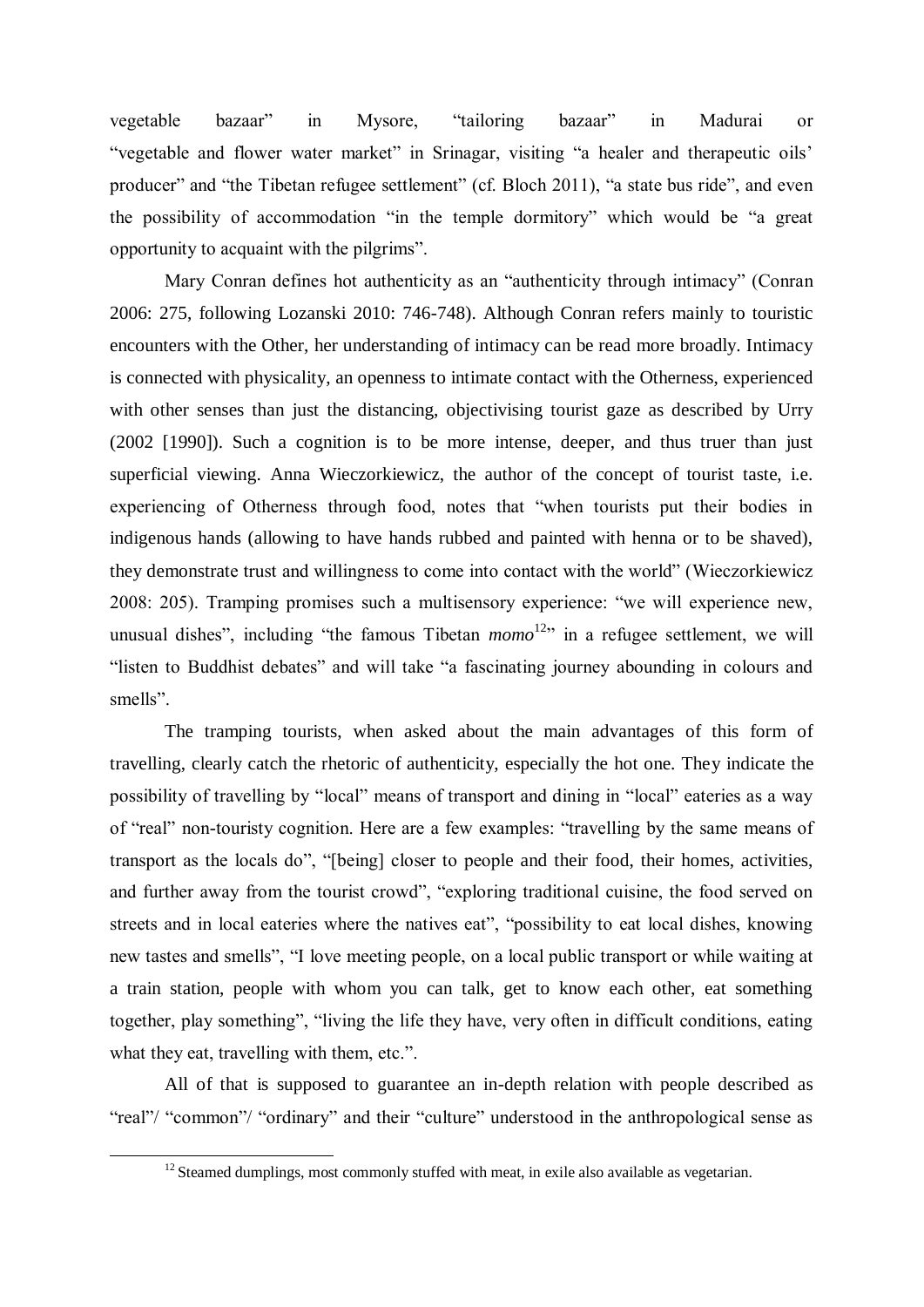"everyday life". To describe this type of cognition the following terms are most commonly used: 1. "better" than what is offered by "typical trips" or "all-inclusive holidays" (e.g. "getting to know the country from the [perspective of] pubs and homes of its people rather than the hotels and coaches", "getting to know the country not through a coach's window", "the possibility of closer contact with people than in case of typical tourist trips", "better contact with local people than on trips organised by «normal» travel agencies"); 2. "close", often in the comparative form of "closer" ("getting to know the country and people from close up, «you do not lick a sugar cube through the glass»", "travelling «closer to ordinary people»", "proximity of what is local", "being closer to the social climate – establishing relationships"); 3. "deep" ("an opportunity to look a little deeper into the world around than through a coach's window", "opportunity for an in-depth knowing of the country"); 4. "from within" ("getting to know people, culture «from within»", "the opportunity to know the country «from within», through local people rather than tourists", "getting to know the country from the street's perspective", "getting to know the country from below"); 5. "natural" ("reaching places and people in their natural situations", "natural contact with original culture and customs"); 6. "real" ("possibility of really knowing the culture", "possibility of knowing the place as it really is", "a little bit closer to the real world that I am visiting", "the true face of the country, people, cuisine"), and even "authentic" ("encounter with the authentic everyday life of people"), often understood as 7. "non-commercial" ("getting to know the local culture from its non-commercial side", "possibility to get to know the tradition without commercial «smoothing»", "getting to know the country and rather than hotels", "knowing a less touristy side", "reaching places unfrequented by tourists").

In the tourist statements about the advantages of tramping, another category emerges, which is the category of participation. The immediacy of such a cognition is strongly emphasised ("learning culture of the country not just through monuments but also through direct contact with its people and its food", "it can happen that we might be invited to someone's home, to take part in a local or family celebration", "we can participate in local events, like weddings, religious ceremonies or funerals", "opportunity to experience everyday life", "opportunity to explore the country «as the locals do»"). All of this is to give the possibility to "learn about other cultures" and get "a better chance of understanding the local culture", and even to "experience" it ("such a way of travelling makes me feel «experiencing» a country deeper and greater than I would from an air-conditioned coach on a touring trip", "there is time to stop and «experience»").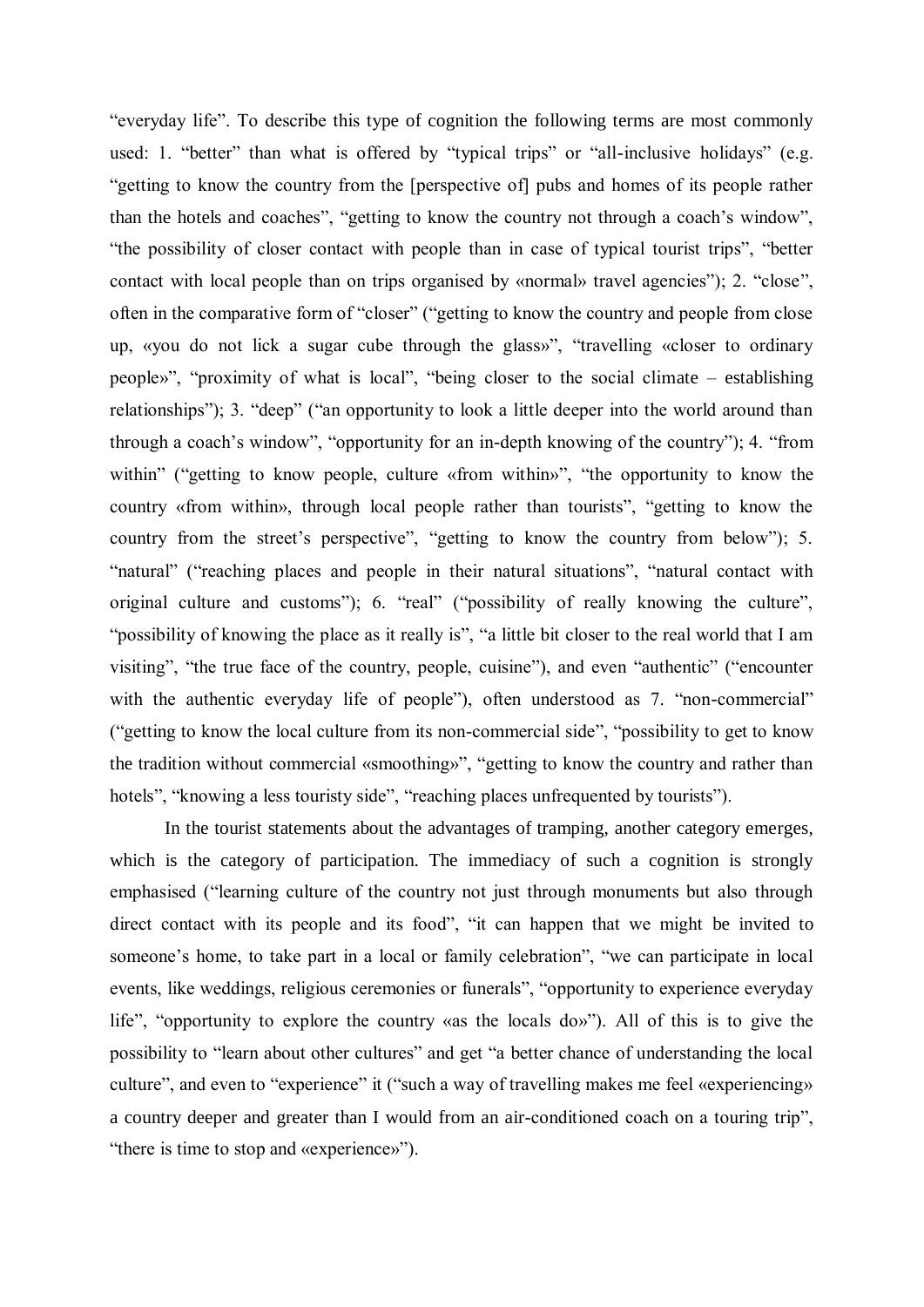## **The need for familiarity**

A the same time, both in responses to open-ended questions about the advantages and disadvantages of tramping and in in-depth interviews, surprisingly often – as for people who declare their desire to experience Otherness – a topic of the tramping trips' co-participants and their "(un)fitting" emerged. A group of "adequate" participants, i.e. those "similar to me" (having the same expectations, being sociable, inoffensive, willing to compromise), appears to be as important as the Other, who is the official reason for embarking on a journey. Therefore, "the large impact of the behaviour of other participants" on the course of events and the fact that "travel companions can spoil it" were presented as disadvantages of tramping trips. This issue used to gain importance during the trips, when the theme of "black sheep", "laggards", "peevish companions" and "people unable to be part of a group" was a frequent subject of fully emotional discussions. The group, on the one hand, confirms the non-touristy identity of the tramping trips' participants. Therefore, the "random people" (this phrase appeared in conversations very often) – i.e. "healthwise and mentally unprepared", "with exaggerated requirements" – threaten the self-image of "real tramping tourists" by suggesting their nonuniqueness. Therefore, tramping appears to be an identity-making project. On the other hand, the group creates a Boorstin's (1964) environmental bubble, thus easily meeting a need for familiarity. It allows exploring, however, with the safe backup of "people like us" (this explains why tramping offers ensure about "family atmosphere" during the trips).

In the course of participant observation conducted within the framework of mobile ethnography, I was surprised that the motif of "getting in with the natives" – which was previously declared so often (the possibility of establishing an in-depth contact with people and their culture was ranked as the biggest advantage of tramping) – during the trips was shadowed by mutual relations between participants (alliances, conflicts, negotiations, etc.). Contact with "the native" – usually transient and temporary – seems to be much safer, and thus less engaging, than relationships with "people like me". Wieczorkiewicz calls it "a distant friendship" – "the apparent and cognitively limited closeness". The travellers here are referred to as "participant-pretenders", whose attention is attracted by "specific details of clothing, gestures, regional phrases and sayings; they learn a few local salutations, sometimes devoting an hour or two learning the local dances or trying on regional costumes. They are happy when they can arrange the situation of «fraternizing with the natives» or «making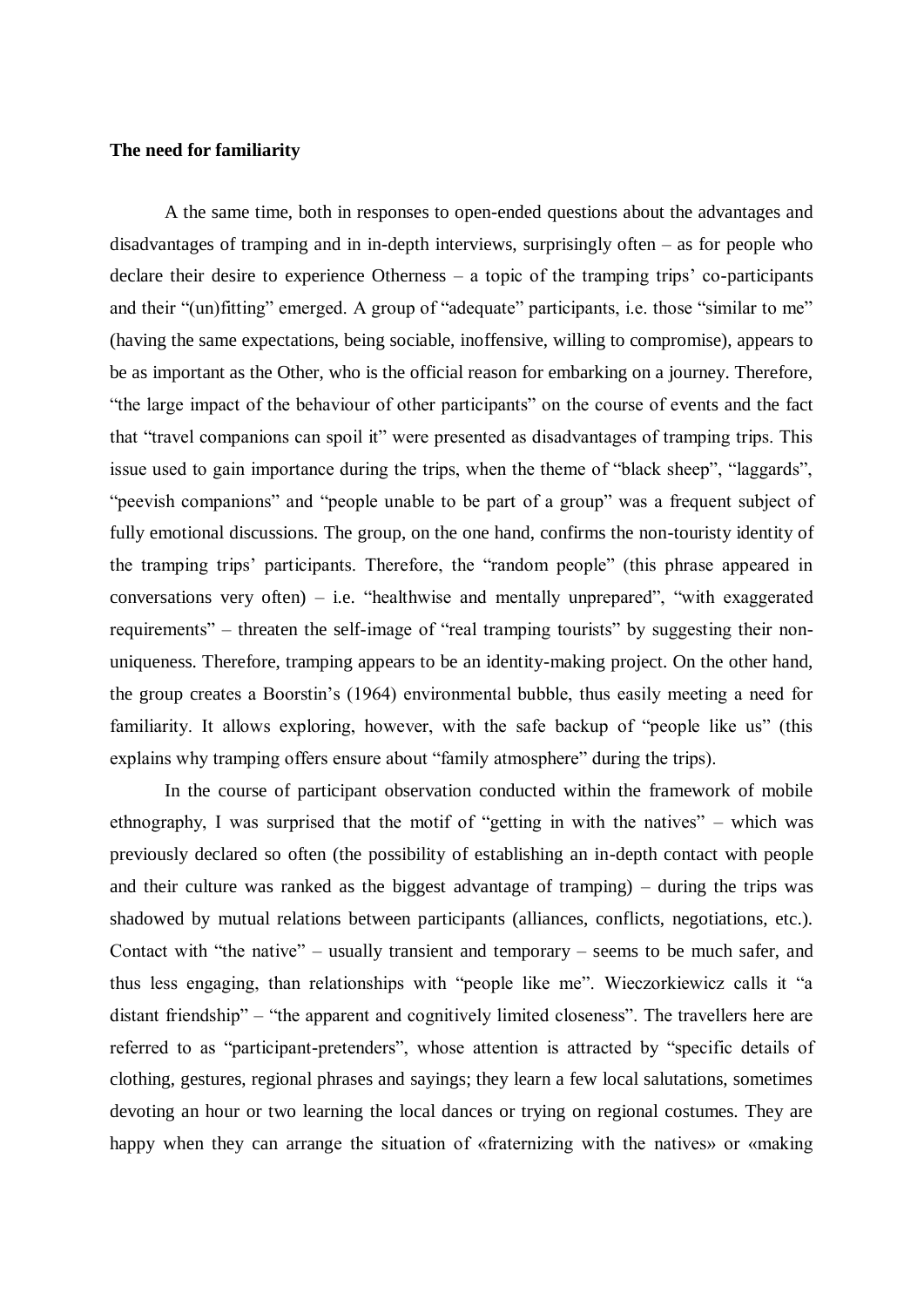friends with the peasants»" because it "adds colour to their biography, making themselves seem more interesting" (Wieczorkiewicz 2008: 207).

I would be cautious about unequivocally blaming tourists for superficiality of these contacts, as it is largely the result of structural factors preventing long-term relationship building (regardless of the intentions of both parties). Nevertheless, temporariness of such encounters certainly makes them more secure, as it allows non-alignment. "The excessive closeness entails responsibility – for poverty, hunger and suffering in poor countries, which a tourist would have to take over" (Wieczorkiewicz 2008: 207). In turn, the intense closeness in a group during almost monthly trips – often in physically and mentally difficult conditions – results in a focus being shifted to co-participants. There are high expectations in regard to "integration" and "getting close" within a group. Below are the excerpts from my field notes that demonstrate the close relationships developed between tramping participants (not excluding myself):

Sharing food and drink: whatever one orders, always is shared with others, whether it is eating or drinking, with a total violation of the hygiene standards – everyone drinks from the same bottle, everybody eats with the same spoon, even when Aska<sup>13</sup> bought butter milk on the train, everyone had some from the same hole in the plastic bag.

Helping one another: when Roman tripped and fell over in Ellora [caves], destroying his camera, Marek promised to send him his photos, and Marcin lent him his own small device; when Roman's mobile phone broke down, Marek played with the settings and fixed it; it is natural to lend each other different items (electric kettle, suntan lotion, cream against mosquitoes, medicines, utensils), a group is always there to help. It is like travelling with a bunch of friends when you do not have to worry that you forgot something, because certainly someone else will have it.

At night, on the train (going 15 hours totally cramped, we did not manage to get separate reserved seats, so several people are sitting on each berth, plus Indians at the foot), Roman tells me about his wife's death; this is when he began to go on tramping trips because he always wanted to and she was afraid to fly, so they only travelled in Europe, and besides, "it would not be for her". She even said it once: "Over my dead body". "And so it happened", said Roman. Now he has a girlfriend: "And I fell in love for the second time! I have everything in life".

The same applies to the declared need for independence and individualism, realised through a large autonomy, flexibility of the travel arrangements and the freedom that tramping is supposed to provide. Tramping tourists highly praise "elements «of the unknown» during the trips and spontaneous changes in travel plans", and that they have "freedom to explore region or people on their own". However, in practice a key role in this type of travel seems to be played by a tour leader. It appears a paradox – a tour leader as a representative of

1

<sup>&</sup>lt;sup>13</sup> All the names that appear in this paper are pseudonyms assigned to my research partners in order to respect their privacy.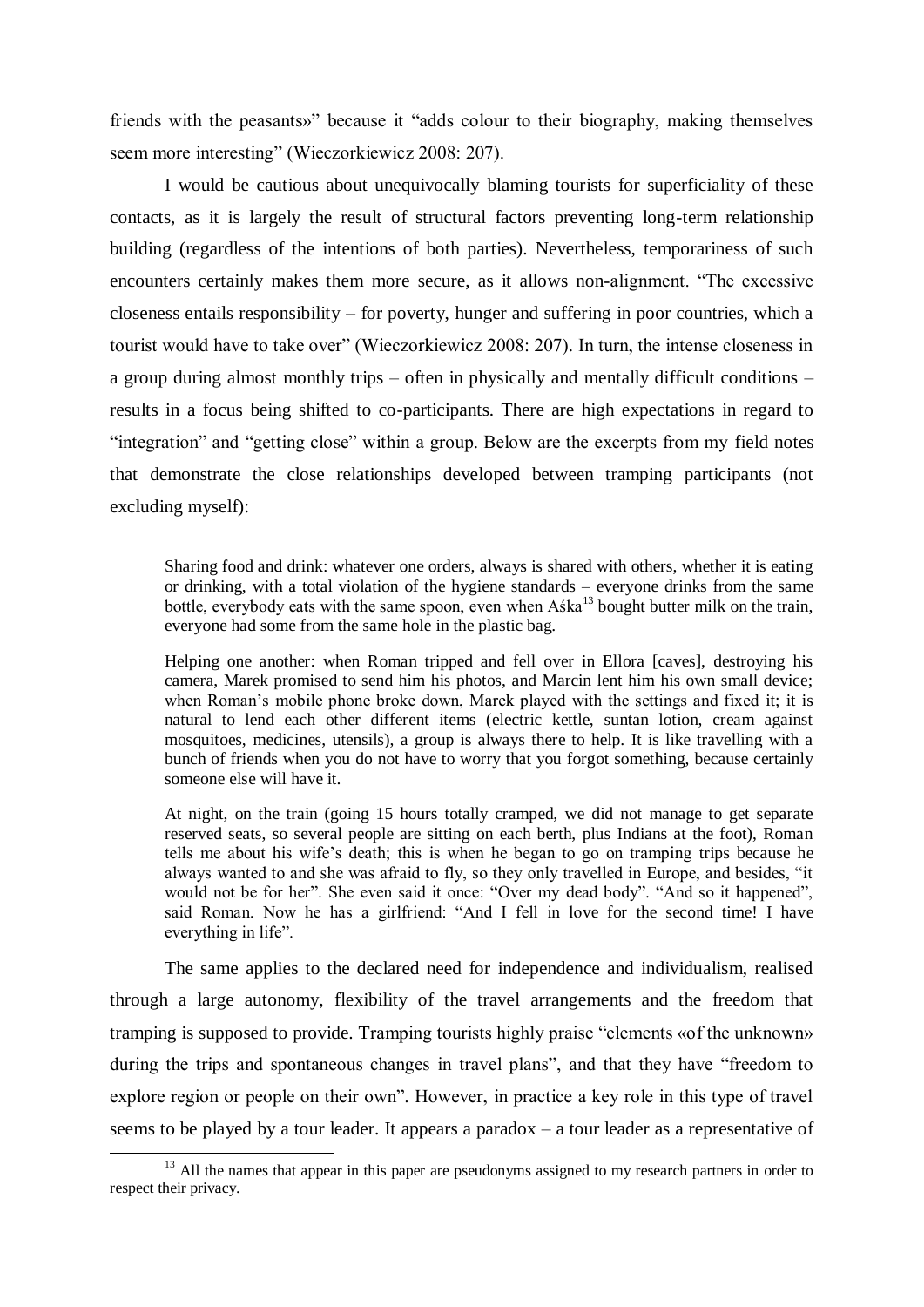travel agency is, after all, a person reminding the participants about the organised form of a trip and, by definition, exercising power over the group. This is how this paradox has been explained by one of the tourists: "[Tramping has] the ambience of travelling on your own yet feeling safe thanks to the presence of a tour leader". The tour leader, as "one of us" and at the same time a person culturally competent, satisfies the need for familiarity. They give the tourists a sense of control when facing strangeness; they act as culture brokers "who know the local characteristics and local curiosities (what to eat, what to buy, what to see yet, what are the social and family relations, customs, culture, but such daily, not necessarily «high»)". Moreover, a tour leader on a tramping trip is required to be a buddy, a member of a bunch of friends, as the small tramping groups are often considered, which further allows them to distinguish themselves from (other) tourists. During the trips one can observe a significant degree of closeness in relations between a tour leader and tourists, which often takes a form of joking or jibing. These relationships create space which is then a reference point for tourists; the Other here plays definitely a secondary role.

#### **Overheating with authenticity**

Tourist experience situates somewhere between familiarity and Otherness – sameness excludes tourism, so does the extreme strangeness. We would not embark on a journey, if the destination did not offer anything else that what is available at home. Perhaps this is the reason why even the chain all-inclusive hotels – seemingly uniform non-places (Augé 1995 [1992]) – often include elements of Otherness in their space (e.g. the image of a harem on the room wall, local appetizers to the so-called continental menu, a traditional dance show by the swimming pool). At the same time, only the Otherness that we can "read" will be attractive for  $us - a$  shaped tourist imaginaries provides us with a range of competences in perceiving and interpreting Otherness. This is what makes us tourists. Of course, we differ in terms of willingness to go beyond our world, meaning openness to Otherness and willingness to at least a temporary change (Cohen 1972). A modern tourism market, nowadays very diversified, responds to these varied needs. Tramping is the form of an organised travel which derives its attractiveness from the promise of a "real" social intercourse with the Otherness, and therefore the hot authenticity. In practice, its awakening and nurturing by "image production industry" often overwhelms tourists. This is what I propose to call the phenomenon of overheating with authenticity when experiencing Otherness, the consequence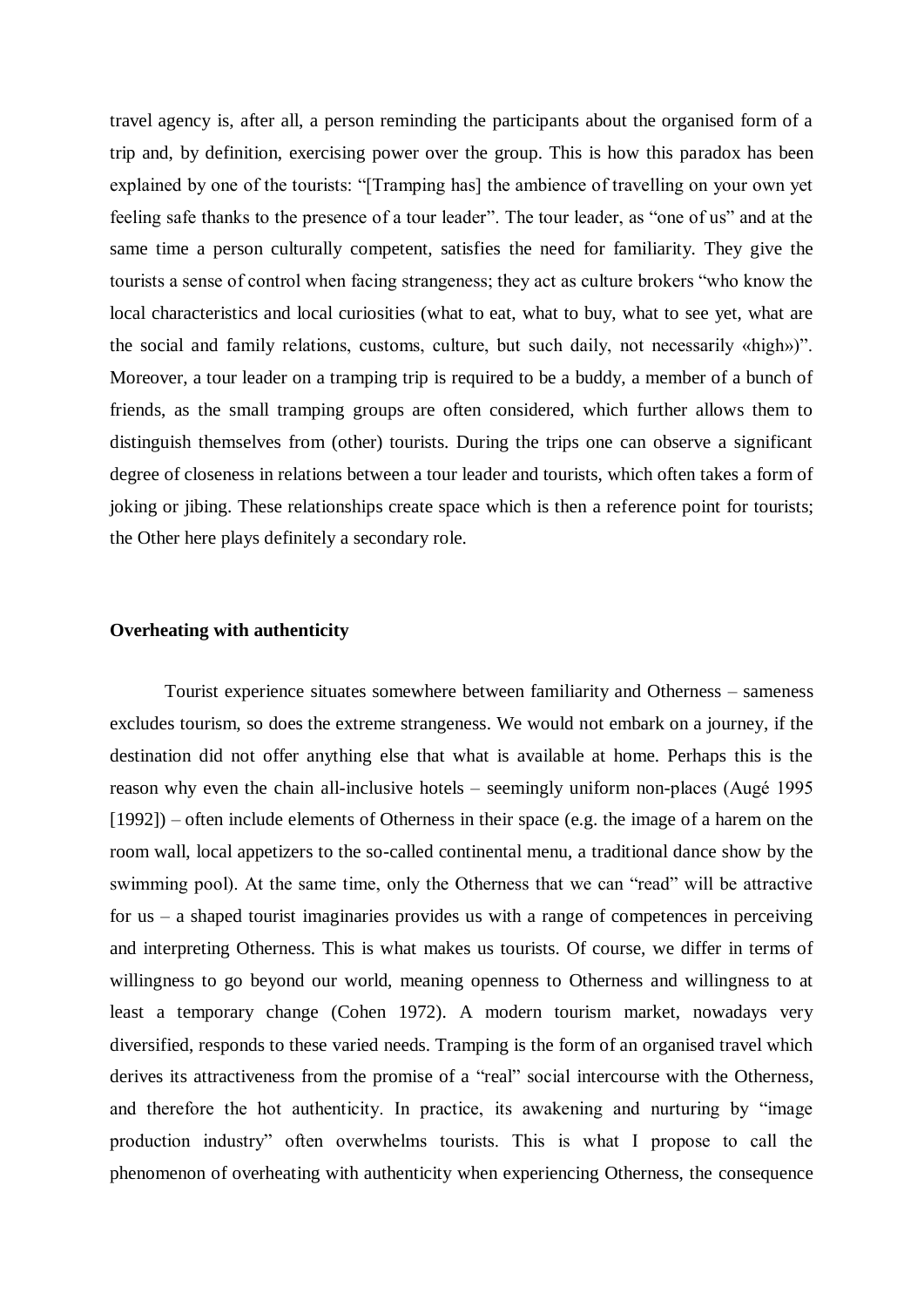of which is to seek refuge in the described above, and seemingly paradoxical in the context of the outlined self-representations of tramping, familiarity.

The analysis of the data gathered with different research techniques shows that sensory experiences by far predominated a negative perception of India by tourists. The motif of dirt – sometimes referred to simply as "muck" – was repeated like a mantra. It referred more to the olfactory, tactile, taste, and even auditory experiences than to only a visual perception, making us realise that the concept of dirt is a culturally shaped cognitive category (Douglas 2007). Here are the two excerpts from my field notes illustrating this issue:

Dirt is definitely a leitmotif; Ewka: "they [the Indians] still need a lot of time to deal with it", "how people can live like that on the street?", "have I seen this muck on the road?"; Karol: "two generations need to pass [to get rid of that littering from "the mentality"]"; Radek, comparing to China where "there's a death penalty for littering", so "maybe this is better here", and Maria that "[she saw] mega-rats and she would eat nothing until the end of our stay [in Delhi]".

[and go on about Maria:] at the great need of the cool authenticity [in the form of "exotic"], she is obsessed with dirt: she is deeply shocked ("that's what I was afraid before my first journey [here]!"), and therefore – although she is a great advocate of eating and so far has absorbed huge quantities – decides to abstain from food whilst in Delhi ("I will not eat anything here, I will buy some biscuits"), but then she states that they found with Kasia a super restaurant, "cleaner and cheaper than the one which we were with our tour leader and maybe I will have some pasta with spinach there".

Below I list the in vivo codes generated from a single sample interview on dirt. It was conducted with a married, already retired couple, experienced in tramping trips:

- but she was sick because of the fact that in Varanasi, there were these human faeces. Where we were going down, next to those holly places, it was, frankly speaking, shitted all over
- this dirt, this is a problem, because these people, as I say, (...) are not educated
- faeces everywhere, human and animal, literally everywhere
- those people relieving themselves like this, here, even today on the way, against any wall, squatting, pissing, no, no, that was not cool. You don't really see it anywhere in Europe
- you could as well throw [the rubbish] out through the window, they do the same. My heart fails
- I don't know if you can call it culture, I think so, this is a part of the culture
- these people were taught and raised like that
- these must be habits
- I think it is the cultural thing
- [I met] really rich people, and I asked them the question, why is it like that, and he definitely said that it is like that since you are a child, nobody has taught them, nobody has told them that you can do it in a different way
- it is in a way some sort of culture
- Radek complained a little, because he saw how she was making those pancakes,  $(...)$ , with an dirty cloth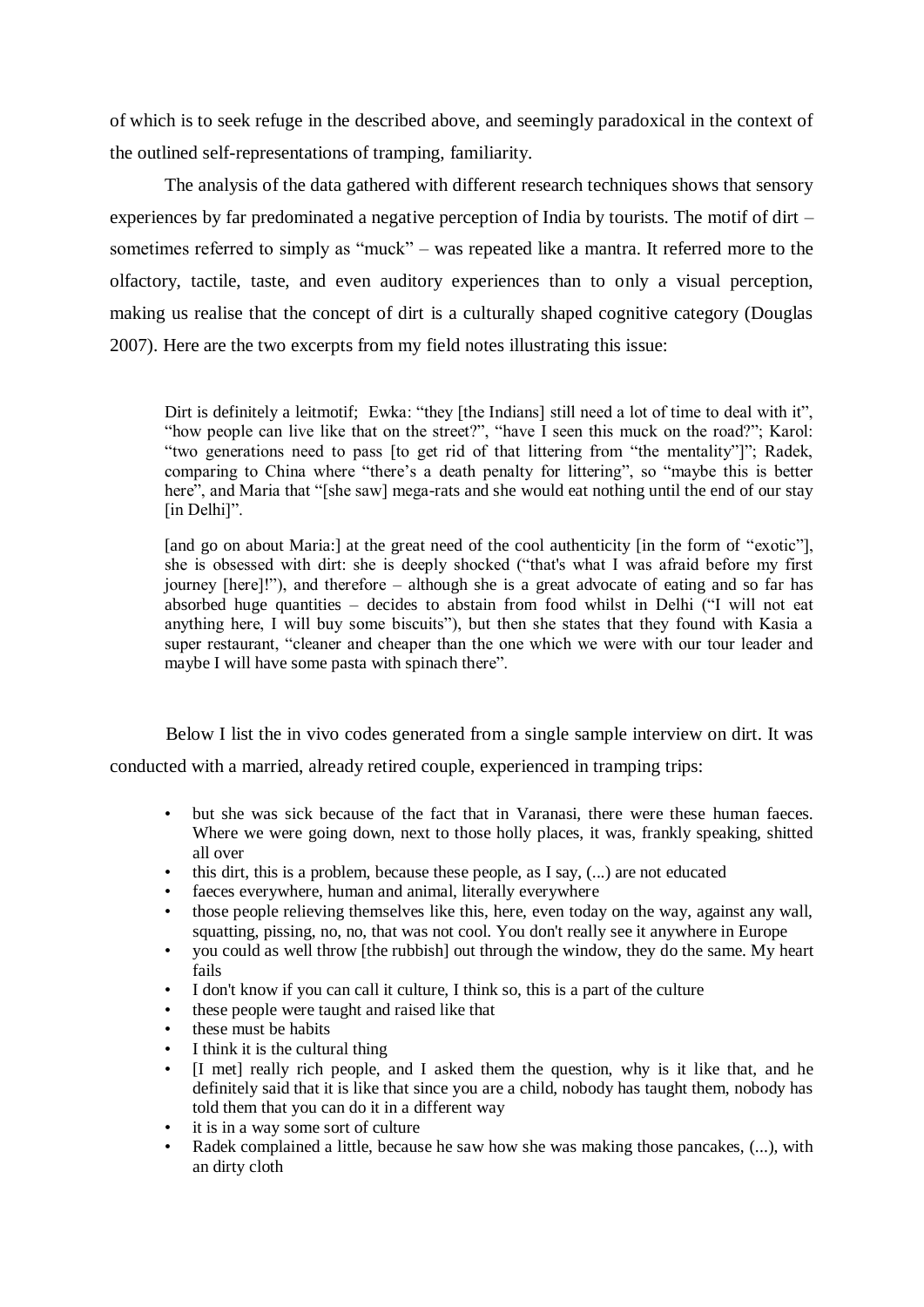• these tea fields out there somewhere, and all these hills are covered with cottages from the bottom virtually to the top, and as you come among these cottages, sorry, but one big shit (...) and inside, it was a sewer, you know, pipes, ducts, it is disgusting

My own experience as a tour leader in India proved that the requirement to move barefoot in temples' areas was a common problem for tourists. It even happened that someone resigned from entering the sacred space fearing of dirt on the floors and courtyards or had a special spare pair of socks for the occasion. The sole of the shoe constituted a safe barrier separating the tourists from what they considered a lack of hygiene in the surrounding reality. As a sign of recognition of these needs, vendors selling black polyester socks appeared in front of Indian temples of different faiths (all of these looked quite funny at almost 40-degree heat).

The rat mentioned by Maria along with insects ("intrusive" flies, "bugs" – mainly cockroaches, and mosquitoes, which in the context of India evoke associations with malaria), also provoked disgust, fear and/or irritation, as they did not fit into the expected authentic experiencing of Otherness. The odour was another commonly noticed aspect, usually referred euphemistically to "a smell hard to tolerate", or simply "a stink", and mostly associated with faeces or garbage decomposing at high temperatures. Tourists also complained about air pollution – exhaust fumes, dust, and smog. On the one hand, it caused physical discomfort (breathing problems), on the other hand – interfered with the aesthetic perception of reality (e.g. the sky in Agra – the industrial, smoggy city of more than two-million inhabitants – is usually of whitish-greyish colour rather than azure one as on the photographs; as a result, what I could observe by myself, Taj Mahal for some tourists turned out to be disappointing). The noise, which source was seen primarily in the abuse of horns by Indian drivers, was very often indicated by tramping tourists as a "disturbing" sensory experience. So different from the one known to them, this soundscape was a cause of increasing irritation. Moreover, the "mob", "crowd" or "amount of people" infringed tourists' privacy boundaries as constructed in their home country. Under constant onrush and being constantly touched, tourists felt threatened, similarly to the situation when one involuntarily grabs the purse in a crowded bus on the way to work. Additionally, different traffic rules – in the opinion of most tourists, less regulated "than in Europe" – caused anxiety resulting from the inability to move around freely in what was most often described as "chaos"<sup>14</sup>. Here are the relevant excerpts from my field notes:

-

<sup>&</sup>lt;sup>14</sup> Of course, this is an example of a classic presentist generalisation, because most probably traffic in Italy would cause similar comments from Polish roads users, and a way of driving on Polish roads, especially before the motorways were constructed, could have received orientalising comments from German drivers.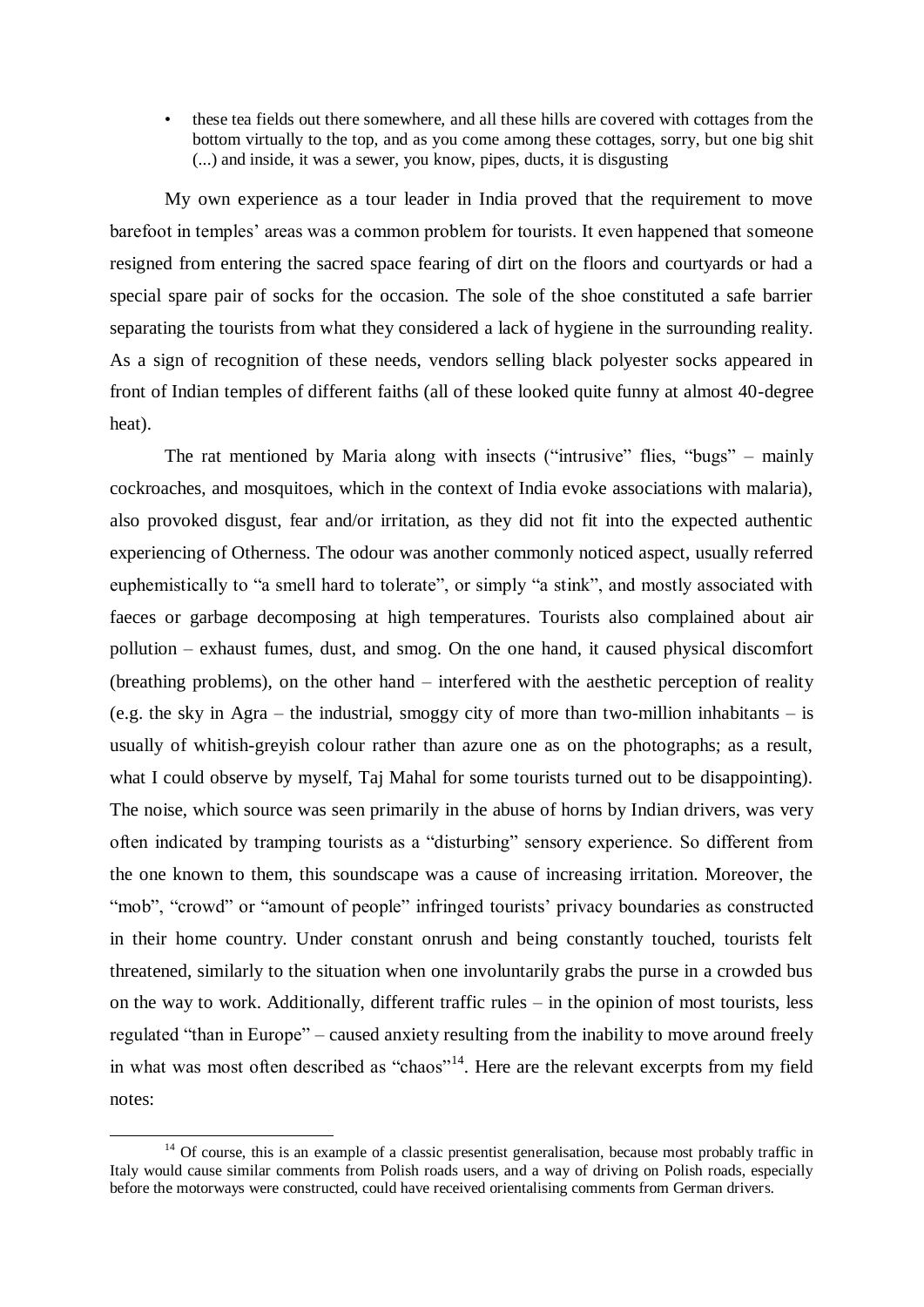Every time we hear a rickshaw or a truck honking, Ewelina plugs her ears and asks if Kumily [village at the Periyar National Park] would be quieter; on this basis, I conclude that this constant noise really bothers her and she feels bad with it.

Apart from the noise (especially horns), Ewelina is also bothered by traffic, which requires her constant attentiveness in order not to be killed; when afterwards we are already at the Meenakshi Temple in Madurai [the temple is surrounded by a kind of pedestrian zone] at some point Ewelina notices that something is different – suddenly she concludes with joy: "There is no traffic!".

There is a scene in one of the videos sent to me by tourists, back from the days when I worked as a tour leader: during an ice-breaking walk around the streets of Delhi I buy some goodies from street vendors for educational purposes and try to encourage my travel companions to have some; unsuccessfully – I am the only one eating.

Food, at least theoretically,

is something that allows establishing direct and honest contact with others, going beyond the cultural boundaries. (...) Therefore, food becomes a primary and universal language, one that precedes the verbal understanding and allows the formation of elementary human relationships (Wieczorkiewicz 2008: 273).

Additionally, referring to the opposition of inside and outside as described by Mary Douglas, lips represent a boundary between the two, a kind of a control organ; eating local food, thus, means admitting Otherness into your inside (Douglas 1977, following Wieczorkiewicz 2004: 279). However, for many tourists I worked with, despite the declared openness, abolishing that border turns out to be very difficult. On the one hand, hot and spicy food often poses a challenge to culinary tastes of the tourists, on the other hand, the way it is prepared and served causes fear of diseases, in the context of culturally shaped contemporary imaginations of hygiene. Therefore, for instance, eating with fingers, common especially in the southern Indian states, used to be perceived by tourists as "disgusting".

Even Krzysztof Podemski, who studied Polish travellers to India referring to the classic category of Urry's tourist gaze, admits:

Many travel interpretations are formed by sensations: a sense of touch (sweating and feeling fatigue from the heat, "rubbing" by the natives in the street crowd, "shaking" during a bumpy rickshaw ride, upset stomach after having Indian food), auditory (buzz of the Eastern bazaar, widespread use of horns in the cities), olfactory (odour of burnt bodies, human faeces on the street, cow dung, the smell of Eastern incense and oils) and taste (hot Indian spices) (Podemski 2005: 215).

All of this makes the experience, especially of Indian metropolises, a big challenge for many tramping tourists. I argue that it is the consequence of tourists' immersion in the multisensory landscapes which forces them to abandon the culturally formed sight-centrism.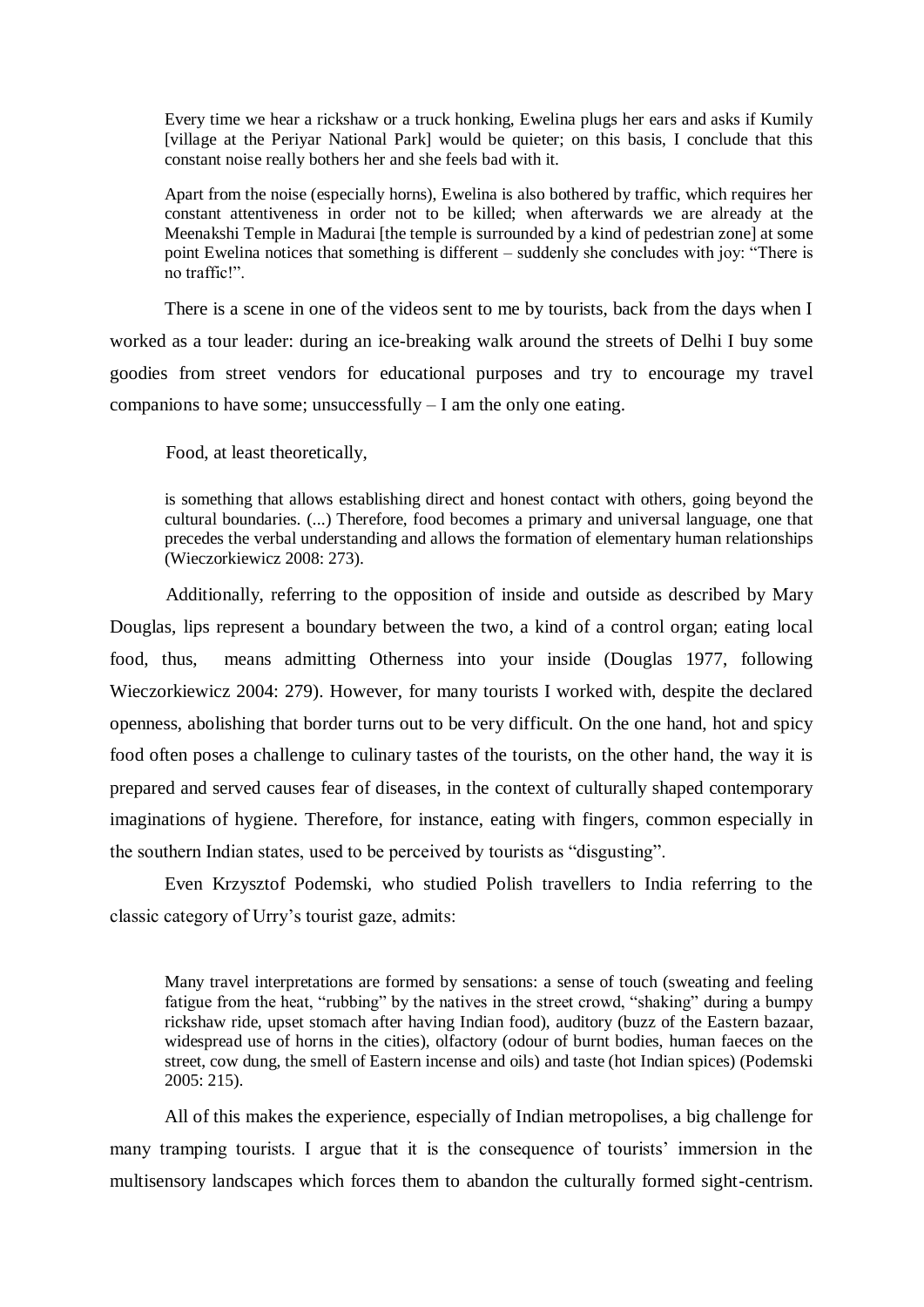In other words, tourism, and especially tramping tourism so focused on direct contact with Otherness, entails experiencing differences in cultural hierarchies of senses. A sensory shock experienced by tourists in India one could interpret as a result of a transition from the world dominated by visual cognition, and therefore sterile in terms of other sensory stimuli, to reality where one is attacked by multiple impulses. Tourists are overwhelmed by this overabundance; their senses become "overheated"<sup>15</sup>.

Tramping tourism is a promise of immersion into the "paradise confused" (Dann 1996: 74-78) – the space where the "real natives" live and not those hired to play roles in MacCannell's "tourist spectacle". This paradise however is a space not fully understood by the guests and as such it "can lead to confusion" (Dann 1996: 75), hence the escape towards familiarity and a sense of security. Multisensory experiences in tourist encounters may be physically difficult to bear and in my opinion they are too often ignored in research on the perception of Otherness in/through tourism. Meanwhile, the overheating with hot authenticity can lead to assigning its sources – such as littering, defecating in public spaces, constant use of horns, eating with fingers – to "other culture" (here "Indian") and identifying them as an evidence of this culture's civilisational inferiority in relation to the "European culture". This is how the Orientalising representations of the Other – as understood by Edward Said (1978) – are reproduced.

Postcolonial critics accuse seemingly lofty ideals of European humanism of strengthening the grounds for depreciating images of the Other. Enlightenment in fact fully developed the concept of humanity built on reason, while the ability to think rationally has been associated with visual cognition (Gandhi 1998: 32-40). The rational analysis – as synonymous to scientific way of thinking – has become a source of objective knowledge, according to the epistemological assumption that what is visible is true (Foucault 1977). As a result vision has been positioned on the top of the imagined hierarchy of senses (Classen 1993), becoming the tool of knowledge and power relation. "Animal senses" – such as smell, taste or touch – started losing in importance, as "the men" climbed higher and higher rungs of the evolutionary ladder (see Herzfeld 2004: 21-54). Johannes Fabian calls it a "cultural, ideological bias toward vision as the «noblest sense»" (Fabian 1983: 106) and points out how it served in support to the practice of colonial subjugation. In other words, the phenomenon of

1

<sup>&</sup>lt;sup>15</sup> I want to emphasise that I do not mean to reproduce generalising and essentialising division of cultures into visual and non-visual ones, but to demonstrate that the sensation of overheating is a result of tourists' presentist imaginaries (spatial arrangement of Western European cities is after all a product of modernity, while attention given to silence and cleanliness of public spaces is an even more recent idea, etc.).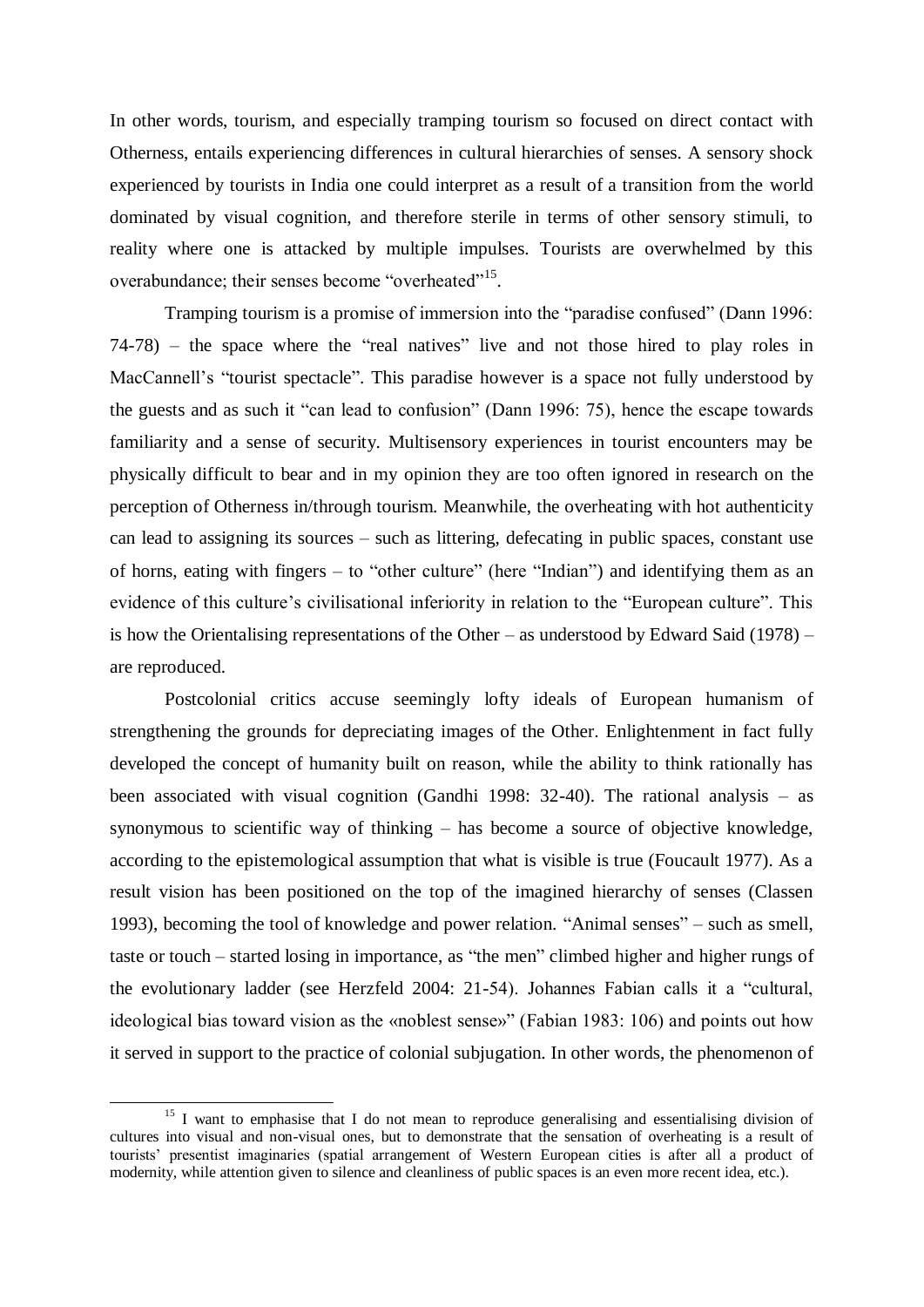overheating with authenticity can contribute to reproducing the key Orientalist dichotomy of nature versus culture (i.e. wildness versus civilisation), where the world of the senses attributed to the Other is positioned in a subordinate relation to restrained, rational 'West'. It is, therefore, a constant process of self-creation in opposition to the Other, which reached its apogee in the era of European colonialism: "[I]f colonised people are irrational, Europeans are rational; if the former are barbaric, sensual, and lazy, Europe is civilization itself, with its sexual appetites under control and its dominant ethic that of hard work; if the Orient is static, Europe can be seen as developing and marching ahead" (Loomba 2002: 47).

## **Instead of the summary**

Many researchers, including Anna Wieczorkiewicz, encourage us to "broaden the cognitive spectrum in tourism studies with sensual experiences, as a gaze and a sense of sight are not enough – people experience with all their senses" (Wieczorkiewicz 2008: 273). As anthropologists we constantly need to realise anew the visual and textual tendencies of Western epistemology (Howes, ed., 1991: 4). As humorously noted by Michael Herzfeld, descriptive research method which does not include sensual aspects, smells quite suspicious nowadays (see Herzfeld 2004: 240-253). I would go even further. While doing mobile ethnography I was astounded by how often bodily experiences, which are often difficult to be classified as any of the senses known in our culture – such as stomach discomfort (diarrhoea, vomiting) or altitude sickness – determine the perception of reality, even in case of those tourists who initially were very open towards the Otherness. Concentrating mainly on surviving until the next stop for toilet or constant headache combined with sleep deprivation, do not create a welcoming setting for learning and understanding. In my opinion, this filter is too rarely noticed by researchers who most readily ascribe to tourists superficiality or ignorance in the perception of Otherness, while the sense of superiority is often due to discomfort, confusion or even fear – emotions caused by the multiplicity of overwhelming stimuli. It might be, therefore, a defence strategy against overheating with authenticity. However, still it serves to perpetuate the existing relations of power through reproducing Orientalising imaginaries of a noisy, stinky, dirty world of the Other.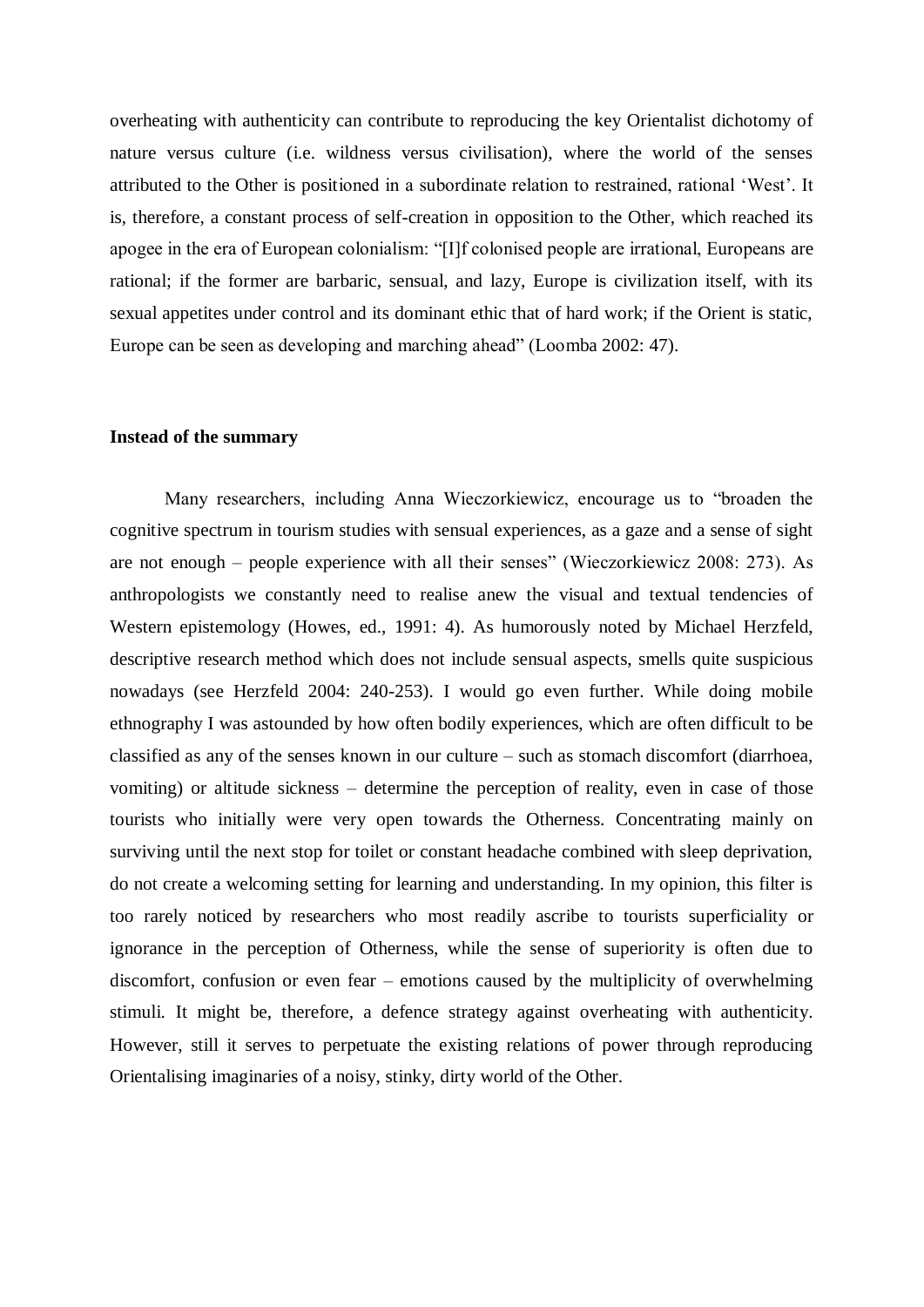**Keywords**: tourism imaginaries, hot and cool authenticity, multisensory experiencing, familiarity – Otherness, Orientalism, mobile ethnography, tramping tourism, India

## REFERENCES

Augé M.

|                       | 1995[1992] Non-Places: Introduction to an Anthropology of Supermodernity, trans. J.<br>Howe, London, New York: Verso. |  |  |  |  |  |
|-----------------------|-----------------------------------------------------------------------------------------------------------------------|--|--|--|--|--|
|                       |                                                                                                                       |  |  |  |  |  |
| Bendix R.             |                                                                                                                       |  |  |  |  |  |
| 1997                  | In Search of Authenticity. The Formation of Folklore Studies, Madison:                                                |  |  |  |  |  |
|                       | University of Wisconsin Press.                                                                                        |  |  |  |  |  |
| Bloch N.              |                                                                                                                       |  |  |  |  |  |
| 2011                  | Obóz uchodźców jako atrakcja turystyczna. Kto i po co od $(z)$ wiedza diasporę                                        |  |  |  |  |  |
|                       | tybetańską?, "Etnografia Polska" 55: 1-2, pp. 51-68.                                                                  |  |  |  |  |  |
| 2014                  | Kolonizatorzy, turyści, antropolodzy. Dziedzictwo kolonialne w turystyce i                                            |  |  |  |  |  |
|                       | kolonialna nostalgia w antropologii, "Konteksty" 1: 304, pp. 187-196.                                                 |  |  |  |  |  |
| Boorstin D. J.        |                                                                                                                       |  |  |  |  |  |
| 1964                  | The Image: A Guide to Pseudo-Events in America, New York: Harper.                                                     |  |  |  |  |  |
| Charmaz K.            |                                                                                                                       |  |  |  |  |  |
| 2006                  | Constructing Grounded Theory. A Practical Guide through Qualitative                                                   |  |  |  |  |  |
|                       | Analysis, London: Sage Publications.                                                                                  |  |  |  |  |  |
| Classen G.            |                                                                                                                       |  |  |  |  |  |
| 1993                  | Worlds of Senses: Exploring the Senses in History and Across Cultures,                                                |  |  |  |  |  |
|                       | London, New York: Routledge.                                                                                          |  |  |  |  |  |
| Cohen E.              |                                                                                                                       |  |  |  |  |  |
| 1972                  | Towards a Sociology of International Tourism, "Social Research" 39: 1, pp.                                            |  |  |  |  |  |
|                       | 164-189.                                                                                                              |  |  |  |  |  |
| 1979                  | Phenomenology of Tourist Experience, "Sociology" 13: 2, pp. 179-201.                                                  |  |  |  |  |  |
| Cohen E., Cohen S. A. |                                                                                                                       |  |  |  |  |  |
| 2012                  | Authentication: Hot and Cool, "Annals of Tourism Research" 39: 3, pp. 1295-                                           |  |  |  |  |  |
|                       | 1314.                                                                                                                 |  |  |  |  |  |
| Conran M.             |                                                                                                                       |  |  |  |  |  |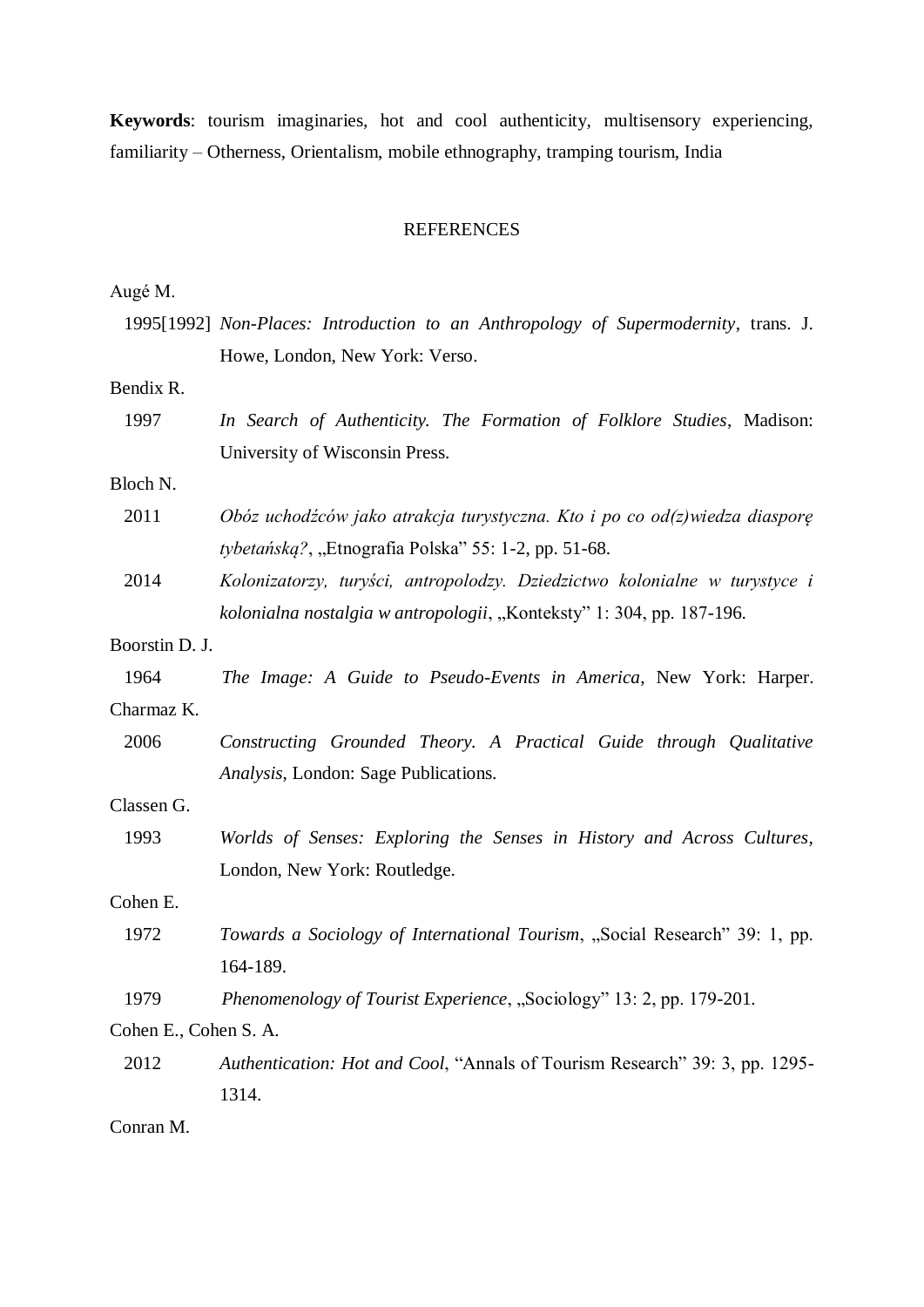| Thailand, "Tourism Geographies" 8, pp. 274-285.<br>Dann G.<br>1996<br>The People of Tourist Brochures, in: T. Selwyn (ed.), The Tourist Image.<br>Myths and Myth Making in Tourism, pp. 61-82, Chichester: Wiley.<br>Demers D.<br>2005<br>Dictionary of Mass Communication and Media Research: A Guide for<br>Students, Scholars and Professionals, Washington: Marquette Books.<br>Douglas M.<br>1966<br>Purity and Danger: An Analysis of Concepts of Pollution and Taboo, London,<br>New York: Routledge.<br>1977<br>Deciphering Meal, in: C. Counihan, T. Van Esterik (eds.), Food and Culture. A<br>Reader, pp. 61-81, New York, London: Routledge.<br>Edensor T.<br>Tourists at the Taj. Performance and Meaning at a Symbolic Site, London,<br>1998<br>New York: Routledge.<br>Fabian J.<br>1983<br>Time and the Other. How Anthropology Makes Its Object, New York:<br>Columbia University Press.<br>Fillitz T., Saris A. J.<br>2013<br>Authenticity Aujourd'hui, in: T. Fillitz, A. J. Saris (eds.), Debating<br>Authenticity. Concepts of Modernity in Anthropological Perspective, pp. 1-24,<br>New York, Oxford: Berghahn Books.<br>Foucault M. |
|-------------------------------------------------------------------------------------------------------------------------------------------------------------------------------------------------------------------------------------------------------------------------------------------------------------------------------------------------------------------------------------------------------------------------------------------------------------------------------------------------------------------------------------------------------------------------------------------------------------------------------------------------------------------------------------------------------------------------------------------------------------------------------------------------------------------------------------------------------------------------------------------------------------------------------------------------------------------------------------------------------------------------------------------------------------------------------------------------------------------------------------------------------------|
|                                                                                                                                                                                                                                                                                                                                                                                                                                                                                                                                                                                                                                                                                                                                                                                                                                                                                                                                                                                                                                                                                                                                                             |
|                                                                                                                                                                                                                                                                                                                                                                                                                                                                                                                                                                                                                                                                                                                                                                                                                                                                                                                                                                                                                                                                                                                                                             |
|                                                                                                                                                                                                                                                                                                                                                                                                                                                                                                                                                                                                                                                                                                                                                                                                                                                                                                                                                                                                                                                                                                                                                             |
|                                                                                                                                                                                                                                                                                                                                                                                                                                                                                                                                                                                                                                                                                                                                                                                                                                                                                                                                                                                                                                                                                                                                                             |
|                                                                                                                                                                                                                                                                                                                                                                                                                                                                                                                                                                                                                                                                                                                                                                                                                                                                                                                                                                                                                                                                                                                                                             |
|                                                                                                                                                                                                                                                                                                                                                                                                                                                                                                                                                                                                                                                                                                                                                                                                                                                                                                                                                                                                                                                                                                                                                             |
|                                                                                                                                                                                                                                                                                                                                                                                                                                                                                                                                                                                                                                                                                                                                                                                                                                                                                                                                                                                                                                                                                                                                                             |
|                                                                                                                                                                                                                                                                                                                                                                                                                                                                                                                                                                                                                                                                                                                                                                                                                                                                                                                                                                                                                                                                                                                                                             |
|                                                                                                                                                                                                                                                                                                                                                                                                                                                                                                                                                                                                                                                                                                                                                                                                                                                                                                                                                                                                                                                                                                                                                             |
|                                                                                                                                                                                                                                                                                                                                                                                                                                                                                                                                                                                                                                                                                                                                                                                                                                                                                                                                                                                                                                                                                                                                                             |
|                                                                                                                                                                                                                                                                                                                                                                                                                                                                                                                                                                                                                                                                                                                                                                                                                                                                                                                                                                                                                                                                                                                                                             |
|                                                                                                                                                                                                                                                                                                                                                                                                                                                                                                                                                                                                                                                                                                                                                                                                                                                                                                                                                                                                                                                                                                                                                             |
|                                                                                                                                                                                                                                                                                                                                                                                                                                                                                                                                                                                                                                                                                                                                                                                                                                                                                                                                                                                                                                                                                                                                                             |
|                                                                                                                                                                                                                                                                                                                                                                                                                                                                                                                                                                                                                                                                                                                                                                                                                                                                                                                                                                                                                                                                                                                                                             |
|                                                                                                                                                                                                                                                                                                                                                                                                                                                                                                                                                                                                                                                                                                                                                                                                                                                                                                                                                                                                                                                                                                                                                             |
|                                                                                                                                                                                                                                                                                                                                                                                                                                                                                                                                                                                                                                                                                                                                                                                                                                                                                                                                                                                                                                                                                                                                                             |
|                                                                                                                                                                                                                                                                                                                                                                                                                                                                                                                                                                                                                                                                                                                                                                                                                                                                                                                                                                                                                                                                                                                                                             |
|                                                                                                                                                                                                                                                                                                                                                                                                                                                                                                                                                                                                                                                                                                                                                                                                                                                                                                                                                                                                                                                                                                                                                             |
|                                                                                                                                                                                                                                                                                                                                                                                                                                                                                                                                                                                                                                                                                                                                                                                                                                                                                                                                                                                                                                                                                                                                                             |
|                                                                                                                                                                                                                                                                                                                                                                                                                                                                                                                                                                                                                                                                                                                                                                                                                                                                                                                                                                                                                                                                                                                                                             |
|                                                                                                                                                                                                                                                                                                                                                                                                                                                                                                                                                                                                                                                                                                                                                                                                                                                                                                                                                                                                                                                                                                                                                             |
|                                                                                                                                                                                                                                                                                                                                                                                                                                                                                                                                                                                                                                                                                                                                                                                                                                                                                                                                                                                                                                                                                                                                                             |
|                                                                                                                                                                                                                                                                                                                                                                                                                                                                                                                                                                                                                                                                                                                                                                                                                                                                                                                                                                                                                                                                                                                                                             |
| 1973 [1963] The Birth of the Clinic: An Archaeology of Medical Perception, trans. A. M.                                                                                                                                                                                                                                                                                                                                                                                                                                                                                                                                                                                                                                                                                                                                                                                                                                                                                                                                                                                                                                                                     |
| Sheridan, London: Tavistock Publications.                                                                                                                                                                                                                                                                                                                                                                                                                                                                                                                                                                                                                                                                                                                                                                                                                                                                                                                                                                                                                                                                                                                   |
| 1977<br>Discipline and Punish. The Birth of the Prison, New York: Pantheon Books.                                                                                                                                                                                                                                                                                                                                                                                                                                                                                                                                                                                                                                                                                                                                                                                                                                                                                                                                                                                                                                                                           |
| Gandhi L.                                                                                                                                                                                                                                                                                                                                                                                                                                                                                                                                                                                                                                                                                                                                                                                                                                                                                                                                                                                                                                                                                                                                                   |
| 1998<br>Postcolonial Theory. A Critical Introduction, New York: Columbia University                                                                                                                                                                                                                                                                                                                                                                                                                                                                                                                                                                                                                                                                                                                                                                                                                                                                                                                                                                                                                                                                         |
| Press.                                                                                                                                                                                                                                                                                                                                                                                                                                                                                                                                                                                                                                                                                                                                                                                                                                                                                                                                                                                                                                                                                                                                                      |
| Gibbs G.                                                                                                                                                                                                                                                                                                                                                                                                                                                                                                                                                                                                                                                                                                                                                                                                                                                                                                                                                                                                                                                                                                                                                    |
| 2009<br>Analysing Qualitative Data, London: Sage Publications.                                                                                                                                                                                                                                                                                                                                                                                                                                                                                                                                                                                                                                                                                                                                                                                                                                                                                                                                                                                                                                                                                              |
| Gupta A., Ferguson J.                                                                                                                                                                                                                                                                                                                                                                                                                                                                                                                                                                                                                                                                                                                                                                                                                                                                                                                                                                                                                                                                                                                                       |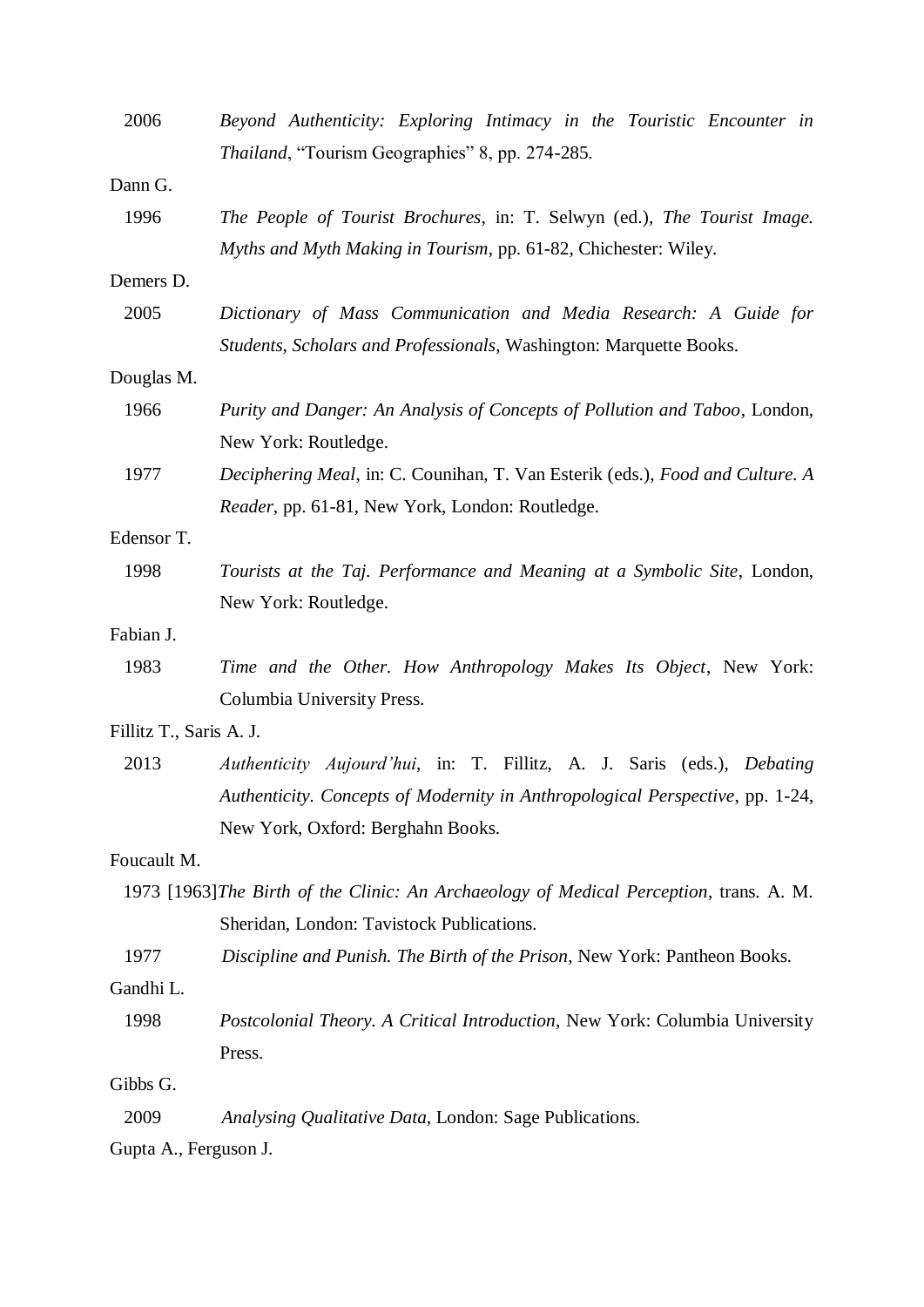| 1992                  | Beyond "Culture": Space, Identity, and the Politics of Difference, "Cultural       |  |  |  |  |
|-----------------------|------------------------------------------------------------------------------------|--|--|--|--|
|                       | Anthropology" 7: 1, pp. $6-23$ .                                                   |  |  |  |  |
| Haldrup M., Larsen J. |                                                                                    |  |  |  |  |
| 2010                  | Tourism, Performance and the Everyday, London, New York: Routledge.                |  |  |  |  |
| Harvey D.             |                                                                                    |  |  |  |  |
| 1989                  | The Condition of Postmodernity: An Enquiry into the Origins of Cultural            |  |  |  |  |
|                       | Change, Oxford: Blackwell.                                                         |  |  |  |  |
| Herzfeld M.           |                                                                                    |  |  |  |  |
| 2001                  | Anthropology: Theoretical Practice in Culture and Society, Oxford: Blackwell.      |  |  |  |  |
| Howes D. (ed.)        |                                                                                    |  |  |  |  |
| 1991                  | The Varieties of Sensory Experience: A Sourcebook in the Anthropology of the       |  |  |  |  |
|                       | Senses, Toronto: University of Toronto Press.                                      |  |  |  |  |
| Kaczmarek Ł.          |                                                                                    |  |  |  |  |
| 2012                  | Poza luksusowym więzieniem. Społeczne oddziaływania turystyki na Jamajce,          |  |  |  |  |
|                       | "Lud" 96, pp. 249-272.                                                             |  |  |  |  |
| Loomba A.             |                                                                                    |  |  |  |  |
| 2002                  | Colonialism/Postcolonialism, London, New York: Routledge.                          |  |  |  |  |
| Lozanski K.           |                                                                                    |  |  |  |  |
| 2010                  | Defining "Real India": Representations of Authenticity in Independent Travel,      |  |  |  |  |
|                       | "Social Identities" 16: 6, pp. 741-762.                                            |  |  |  |  |
| MacCannell D.         |                                                                                    |  |  |  |  |
| 1992                  | Empty Meeting Grounds, London, New York: Routledge.                                |  |  |  |  |
|                       | 1999 [1976]The Tourist: A New Theory of the Leisure Class, Berkeley: University of |  |  |  |  |
|                       | California Press.                                                                  |  |  |  |  |
| Marcus G. E.          |                                                                                    |  |  |  |  |
| 1995                  | Ethnography in/of the World System: The Emergence of Multi-sited                   |  |  |  |  |
|                       | Ethnography, "Annual Review of Anthropology" 24, pp. 95-117.                       |  |  |  |  |
| Nash D.               |                                                                                    |  |  |  |  |
| 1977                  | Tourism as a Form of Imperialism, in: V. L. Smith (ed.), Hosts and Guests.         |  |  |  |  |
|                       | The Anthropology of Tourism, pp. 33-47, Oxford: Blackwell.                         |  |  |  |  |
| O'Rourke D.           |                                                                                    |  |  |  |  |
| 1999                  | On the Making of "Cannibal Tours", www.cameraworklimited.com/get/58.pdf            |  |  |  |  |
|                       | (03.05.2012).                                                                      |  |  |  |  |
| Podemski K.           |                                                                                    |  |  |  |  |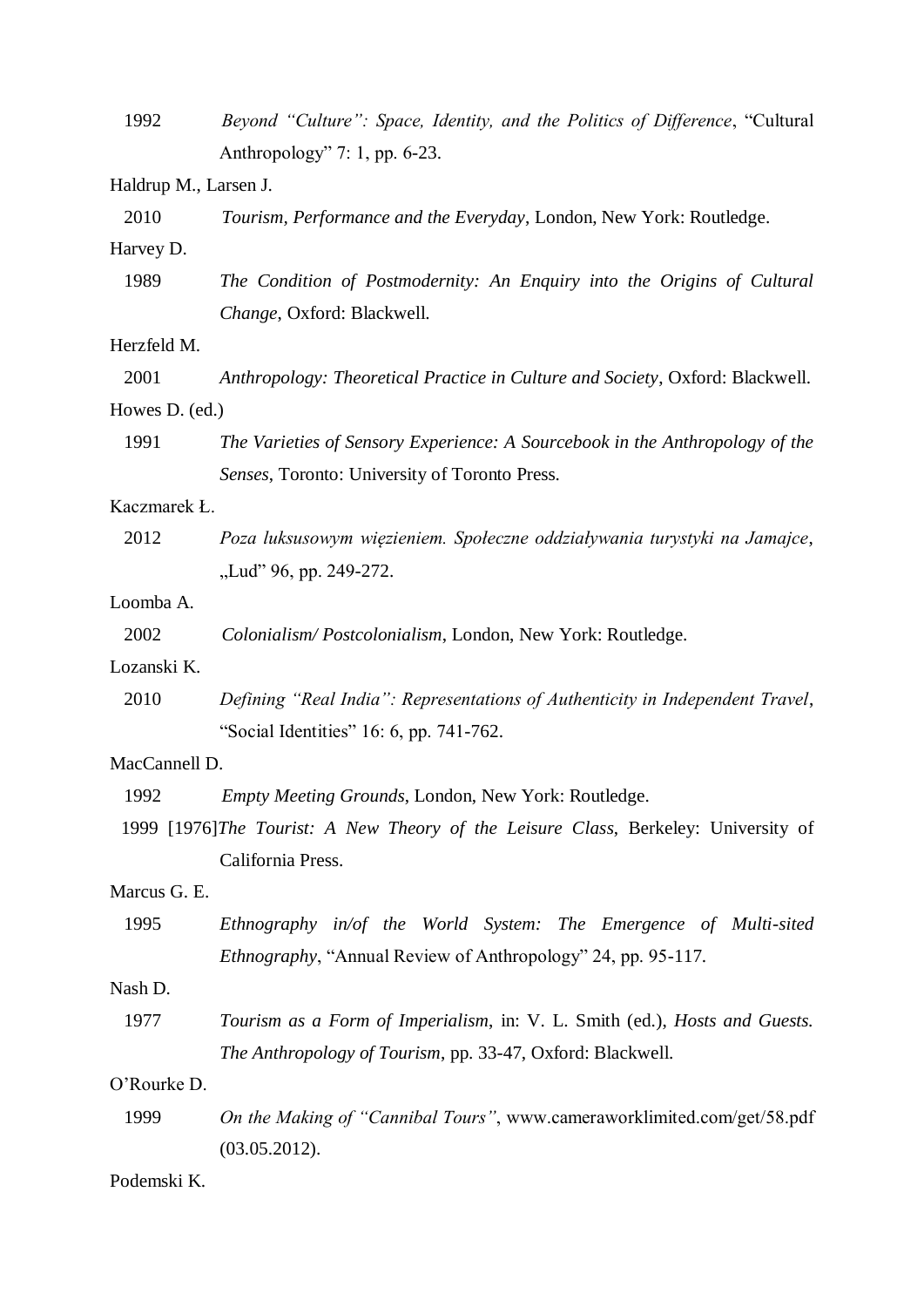| 2005 |  |  |  |  | Socjologia podróży, Poznań: Wydawnictwo Naukowe UAM. |  |
|------|--|--|--|--|------------------------------------------------------|--|
|------|--|--|--|--|------------------------------------------------------|--|

## Rabinow P.

| Representations Are Social Facts: Modernity and Post-Modernity in                |  |  |  |  |
|----------------------------------------------------------------------------------|--|--|--|--|
| Anthropology, in: J. Clifford, G. E. Marcus (eds.), Writing Culture. The Poetics |  |  |  |  |
| and Politics of Ethnography, pp. 234-261, Berkley: University of California      |  |  |  |  |
| Press,.                                                                          |  |  |  |  |
|                                                                                  |  |  |  |  |
| Imagination in Discourse and in Action, in: G. Robinson, J. F. Rundell (eds.),   |  |  |  |  |
| Rethinking Imagination: Culture and Creativity, pp. 87-117, London:              |  |  |  |  |
| Routledge.                                                                       |  |  |  |  |
|                                                                                  |  |  |  |  |
| Culture and Truth: The Remaking of Social Analysis, Boston: Beacon Press.        |  |  |  |  |
|                                                                                  |  |  |  |  |
| Orientalism, New York: Vintage Books.                                            |  |  |  |  |
|                                                                                  |  |  |  |  |
| Tourism Imaginaries. A Conceptual Approach, "Annals of Tourism Research"         |  |  |  |  |
| 39: 2, pp. 863-882.                                                              |  |  |  |  |
|                                                                                  |  |  |  |  |
| Introduction, in: T. Selwyn (ed.), The Tourist Image: Myths and Mythmaking       |  |  |  |  |
| in Tourism, pp. 1-32, Chichester: Wiley.                                         |  |  |  |  |
|                                                                                  |  |  |  |  |
| Commodification, Culture and Tourism, "Tourist Studies" 2: 2, pp. 183-201.       |  |  |  |  |
| Skinner J., Theodossopoulos D. (eds.)                                            |  |  |  |  |
| Great Expectations. Imagination and Anticipation in Tourism, Oxford, New         |  |  |  |  |
| York: Berghahn Books.                                                            |  |  |  |  |
|                                                                                  |  |  |  |  |
| The Tourists: In Search of Serendipity, in: H. Tucker, Living with Tourism.      |  |  |  |  |
| Negotiating Identities in a Turkish Village, pp. 43-68, London, New York:        |  |  |  |  |
| Routledge.                                                                       |  |  |  |  |
| Turner L., Ash J.                                                                |  |  |  |  |
| The Golden Hordes. International Tourism and Pleasure Periphery, London:         |  |  |  |  |
| Constable.                                                                       |  |  |  |  |
|                                                                                  |  |  |  |  |
|                                                                                  |  |  |  |  |